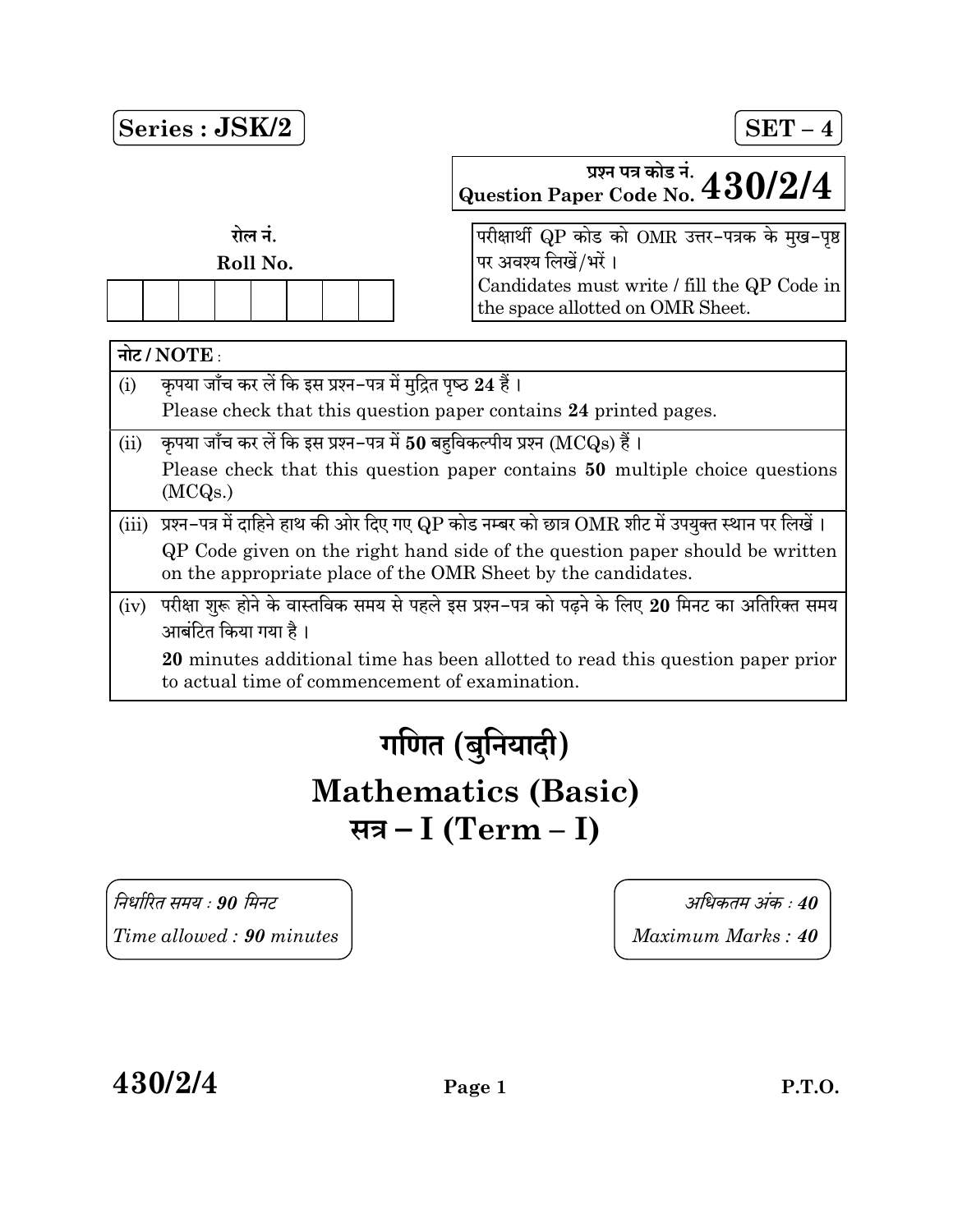# ENGLISH VERSION

# General Instructions :

## Read the following instructions very carefully and strictly follow them :

- (i) This question paper contains  $50$  questions out of which  $40$  questions are to be attempted. All questions carry equal marks.
- (ii) This question paper contains **three** Sections : A, B and C.
- (iii) Section A has 20 questions. Attempt any 16 questions from Q. No. 1 to 20.
- (iv) Section **B** has 20 questions. Attempt any 16 questions from  $Q$ . No. 21 to 40.
- (v) Section  $C$  contains of two Case Studies containing 5 questions in each case. Attempt any 4 questions from Q. No. 41 to 45 and another 4 from Q. No. 46 to 50.
- (vi) There is only one correct option for every multiple choice question (MCQ). Marks will not be awarded for answering more than one option.
- (vii) There is no negative marking.

# Section – A

(In this Section, there are 20 questions. Any 16 are to be attempted.)

1. HCF of 92 and 152 is

| (a) 4    | (b) $19$ |  |
|----------|----------|--|
| $(c)$ 23 | (d) 57   |  |

2. In  $\triangle ABC$ , DE | BC, AD = 4 cm, DB = 6 cm and AE = 5 cm. The length of EC is



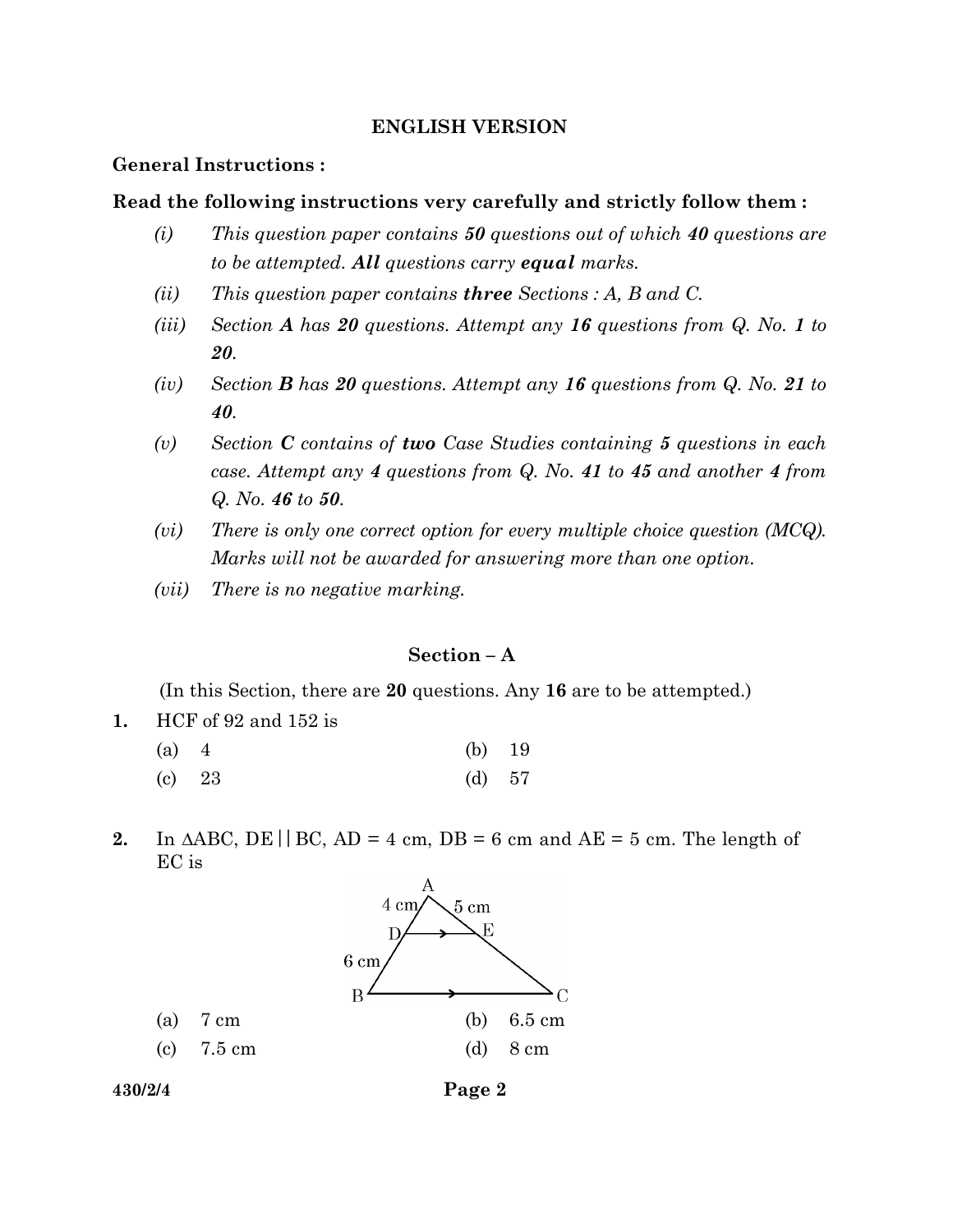3. The value of k, for which the pair of linear equations  $x + y - 4 = 0$ ,  $2x + ky - 3 = 0$  have no solution, is

- (a) 0 (b) 2
- (c) 6 (d) 8
- 4. The value of  $(\tan^2 45^\circ \cos^2 60^\circ)$  is
	- (a)  $1/2$  (b)  $1/4$
	- (c) 3/2 (d) 3/4
- 5. A point  $(x, 1)$  is equidistant from  $(0, 0)$  and  $(2, 0)$ . The value of x is
	- (a) 1 (b) 0
	- (c) 2 (d)  $1/2$
- 6. Two coins are tossed together. The probability of getting exactly one head is
	- (a)  $1/4$  (b)  $1/2$
	- (c) 3/4 (d) 1
- 7. A circular arc of length 22 cm subtends an angle  $\theta$  at the centre of the circle of radius 21 cm. The value of  $\theta$  is

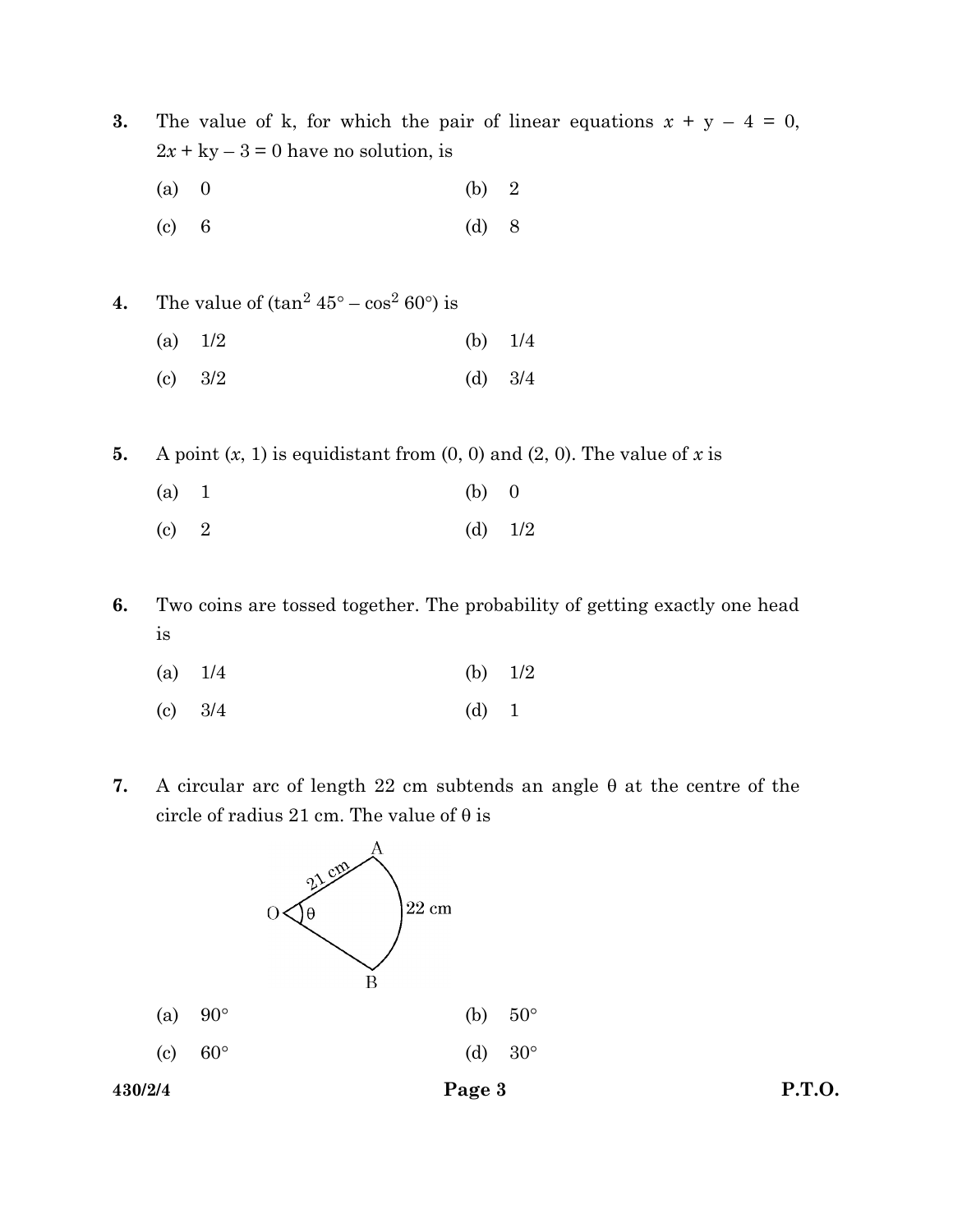- 8. A quadratic polynomial having sum and product of its zeroes as 5 and 0 respectively, is
	- (a)  $x^2$ (b)  $2x(x - 5)$
	- (c)  $5x^2$  $-1$  (d)  $x^2 - 5x + 5$

9. If  $P(E) = 0.65$ , then the value of  $P(\text{not } E)$  is

- (a) 1.65 (b) 0.25
- (c) 0.65 (d) 0.35
- 10. It is given that  $\triangle DEF \sim \triangle PQR$ . EF :  $QR = 3 : 2$ , then value of ar(DEF) : ar(PQR) is
	- (a)  $4:9$  (b)  $4:3$
	- (c)  $9:2$  (d)  $9:4$
- 11. Zeroes of a quadratic polynomial  $x^2 5x + 6$  are
	- (a)  $-5, 1$  (b)  $5, 1$
	- (c) 2, 3 (d)  $-2, -3$

12. 57  $\frac{5}{300}$  is a

- (a) non-terminating and non-repeating decimal expansion.
- (b) terminating decimal expansion after 2 places of decimals.
- (c) terminating decimal expansion after 3 places of decimals.
- (d) non-terminating but repeated decimal expansion.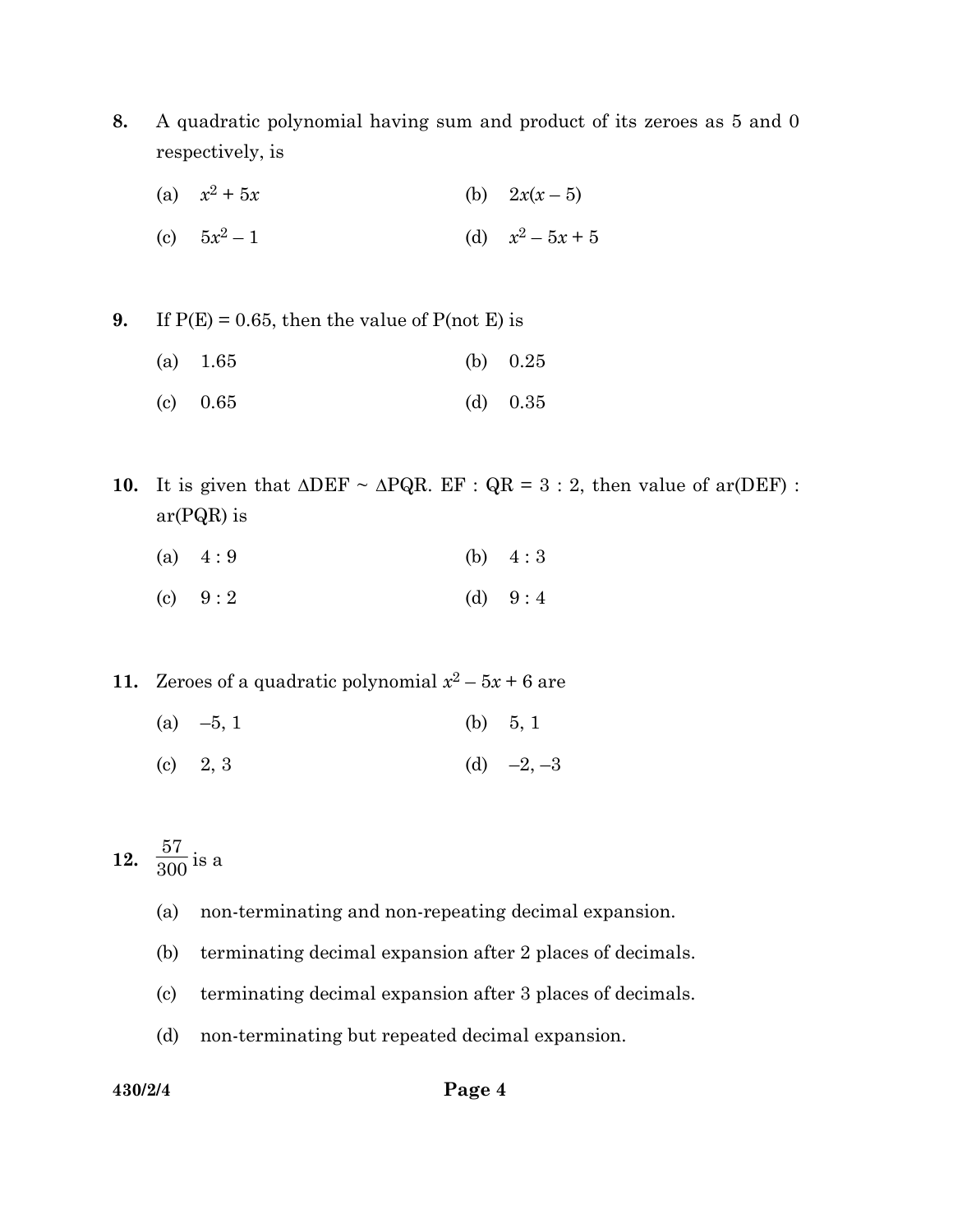13. Perimeter of a rectangle whose length  $(l)$  is 4 cm more than twice its breadth (b) is 14 cm. The pair of linear equations representing the above information is

| $l + 4 = 2b$<br>(a) $\frac{1}{2(l + b)} = 14$ | (b) $l-b=4$<br>2(l + b) = 14        |
|-----------------------------------------------|-------------------------------------|
| (c) $l = 2b + 4$<br>$l + b = 14$              | (d) $l = 2b + 4$<br>$2(l + b) = 14$ |

- 14.  $5.\overline{213}$  can also be written as
	- (a)  $5.213213213...$  (b)  $5.2131313...$ (c) 5.213 (d) 5213/1000
- 15. The ratio in which the point (4, 0) divides the line segment joining the points  $(4, 6)$  and  $(4, -8)$  is

| (a) $1:2$ | (b) $3:4$ |
|-----------|-----------|
| (c) $4:3$ | (d) $1:1$ |

16. Which of the following is not defined ?

| (a) sec $0^{\circ}$ | (b) cosec $90^{\circ}$ |
|---------------------|------------------------|
| (c) $\tan 90^\circ$ | (d) cot $90^\circ$     |

17. In the given figure, a circle is touching a semi-circle at C and its diameter AB at O. If AB = 28 cm, what is the radius of the inner circle ?

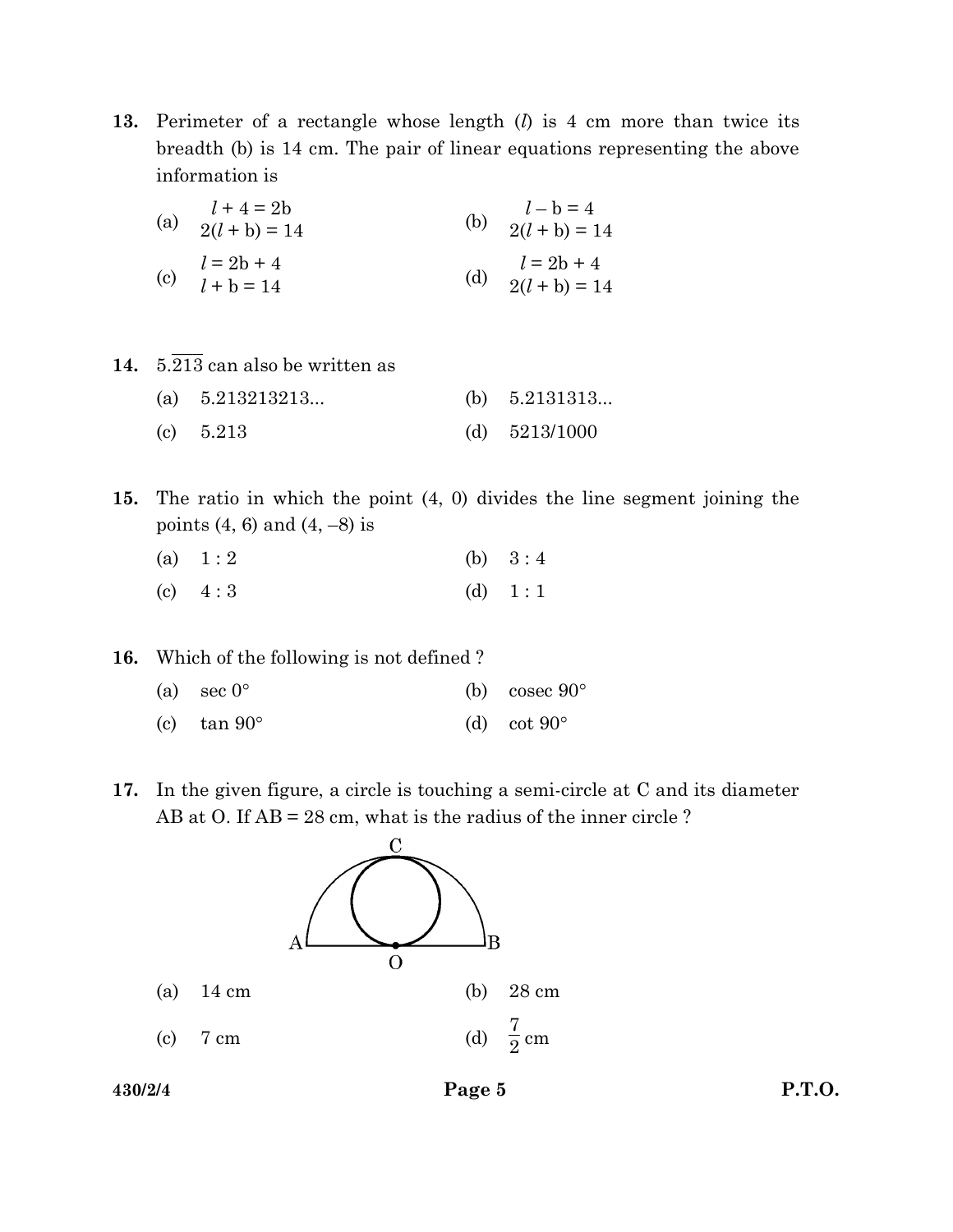18. The vertices of a triangle OAB are  $O(0, 0)$ ,  $A(4, 0)$  and  $B(0, 6)$ . The median AD is drawn on OB. The length AD is



- (a)  $\sqrt{52}$  units
- (b) 5 units
- (c) 25 units
- (d) 10 units
- 19. In a right-angled triangle PQR,  $\angle Q = 90^\circ$ . If  $\angle P = 45^\circ$ , then value of tan  $P - cos^2 R$  is
	- (a) 0 (b) 1
	- (c)  $1/2$  (d)  $3/2$

**20.** If  $\tan \theta = \frac{3}{2}$ 2  $\frac{2}{3}$ , then the value of sec  $\theta$  is

(a)  $\frac{\sqrt{13}}{3}$ (b)  $\frac{\sqrt{5}}{3}$ (c)  $\sqrt{\frac{13}{3}}$ (d)  $\frac{3}{\sqrt{3}}$ 13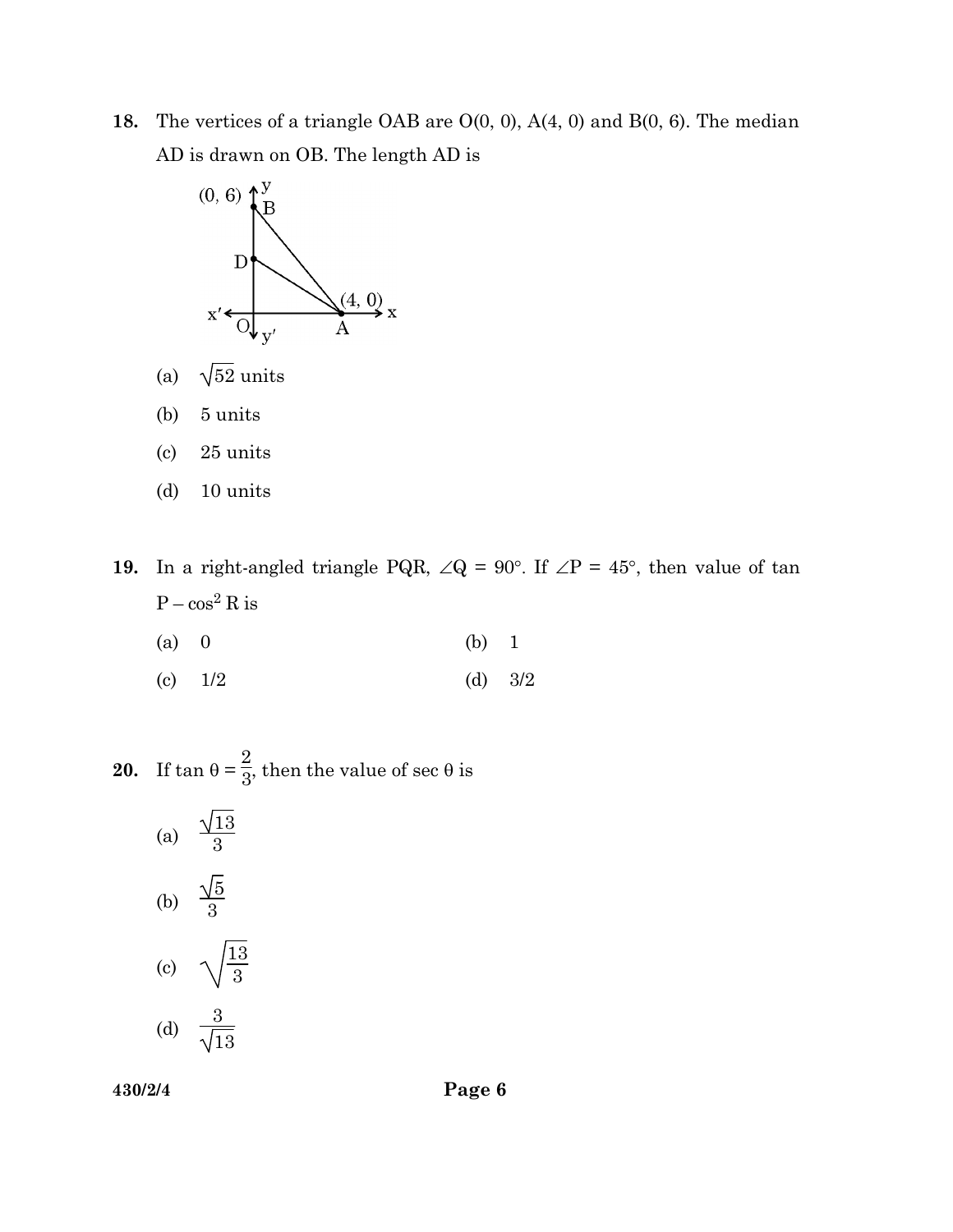# Section – B

(There are 20 questions of 1 mark each. Any 16 are to be attempted.)

21. The perimeter of the sector of a circle of radius 14 cm and central angle  $45^{\circ}$  is



22. A bag contains 16 red balls, 8 green balls and 6 blue balls. One ball is drawn at random. The probability that it is blue ball is

| (a) $\frac{1}{6}$ |                    | (b) $\frac{1}{5}$ |  |
|-------------------|--------------------|-------------------|--|
|                   | (c) $\frac{1}{30}$ | (d) $\frac{5}{6}$ |  |

23. If  $\sin \theta - \cos \theta = 0$ , then the value of  $\theta$  is

| (a) $30^{\circ}$ | (b) $45^{\circ}$ |  |
|------------------|------------------|--|
| (c) $90^{\circ}$ | (d) $0^{\circ}$  |  |

24. The probability of happening of an event is 0.02. The probability of not happening of the event is

| (a) $0.02$ | (b) $0.80$           |
|------------|----------------------|
| $(c)$ 0.98 | (d) $\frac{49}{100}$ |

25. Two concentric circles are centred at O. The area of shaded region, if outer and inner radii are 14 cm and 7 cm respectively, is

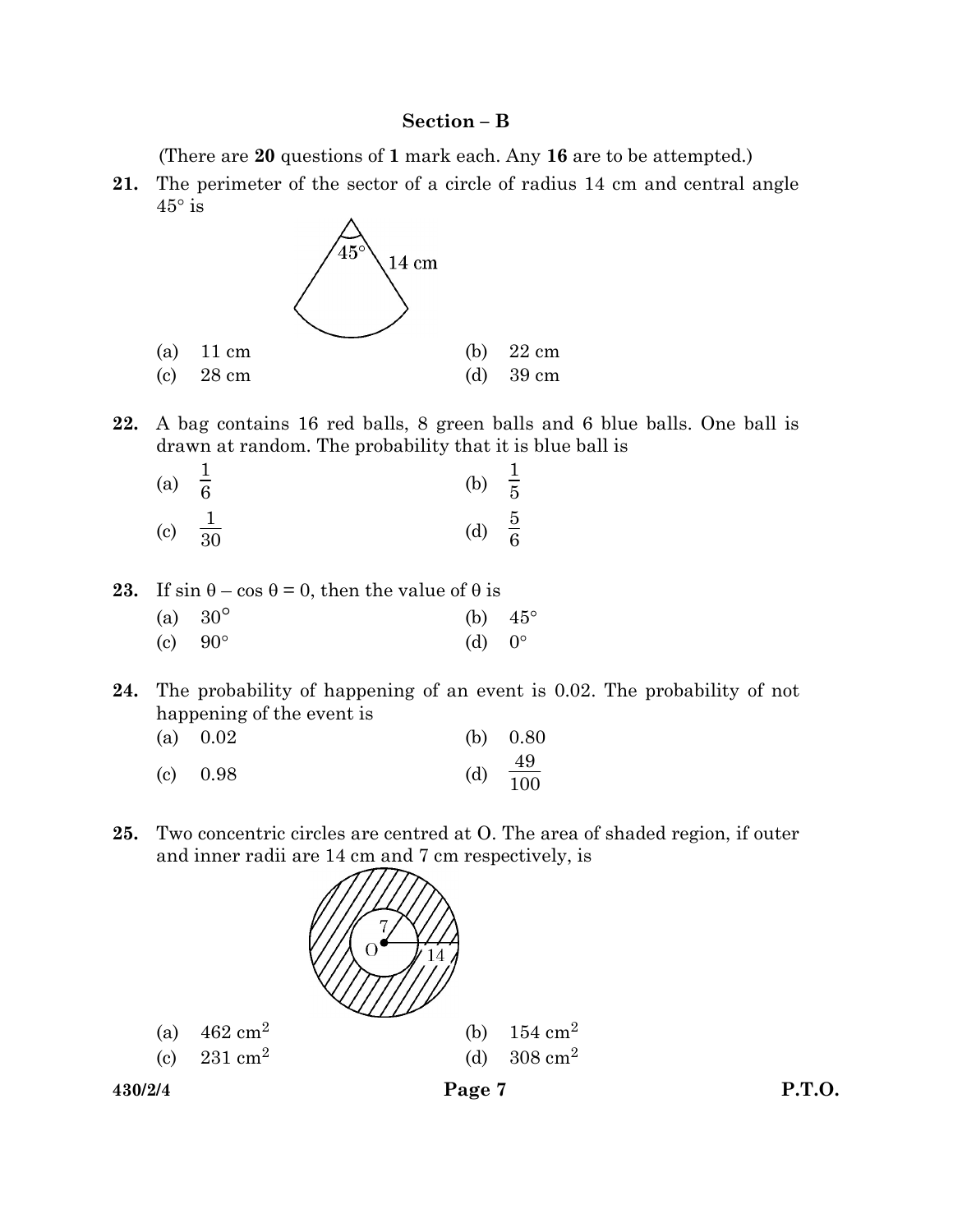26. 1  $1 + \sin \theta$  $+\frac{1}{1}$  $\frac{1}{1-\sin\theta}$  can be simplified to get

(a)  $2 \cos^2 \theta$  $\frac{1}{2}$  sec<sup>2</sup>  $\theta$ 

(c) 
$$
\frac{2}{\sin^2 \theta}
$$
 (d)  $2 \sec^2 \theta$ 

- 27. The origin divides the line segment AB joining the points  $A(1, -3)$  and  $B(-3, 9)$  in the ratio :
	- (a)  $3:1$  (b)  $1:3$
	- (c)  $2:3$  (d)  $1:1$
- **28.** The perpendicular bisector of a line segment  $A(-8, 0)$  and  $B(8, 0)$  passes through a point  $(0, k)$ . The value of k is
	- (a) 0 only (b) 0 or 8 only
	- (c) any real number (d) any non-zero real number

29. Which of the following is a correct statement ?

- (a) Two congruent figures are always similar.
- (b) Two similar figures are always congruent.
- (c) All rectangles are similar.
- (d) The polygons having same number of sides are similar.

**30.** The solution of the pair of linear equations  $x = -5$  and  $y = 6$  is

- (a)  $(-5, 6)$  (b)  $(-5, 0)$
- (c)  $(0, 6)$  (d)  $(0, 0)$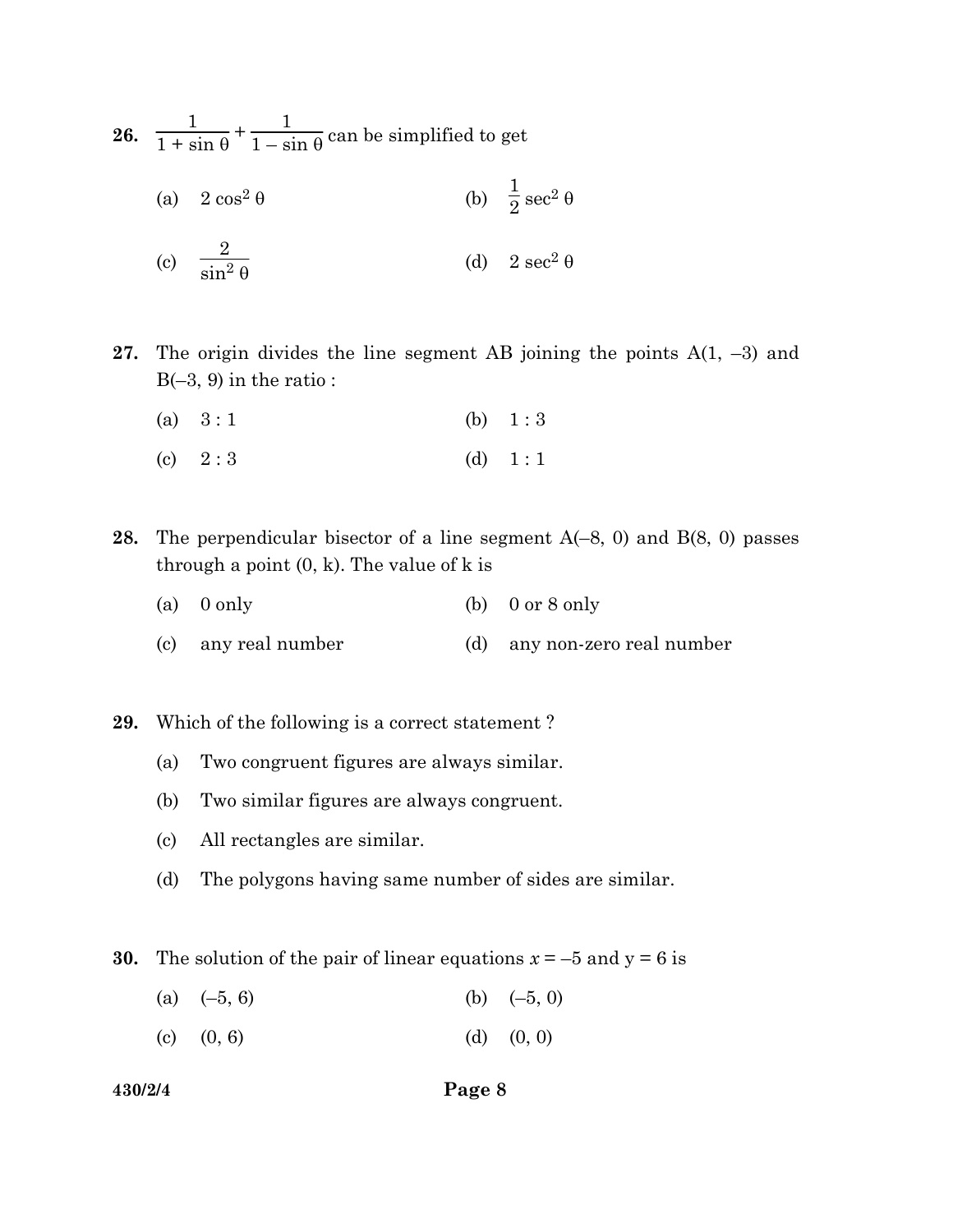- 31. A circle of radius 3 units is centered at (0, 0). Which of the following points lie outside the circle ?
	- (a)  $(-1, -1)$  (b)  $(0, 3)$
	- (c)  $(1, 2)$  (d)  $(3, 1)$

32. The value of k for which the pair of linear equations  $3x + 5y = 8$  and  $kx + 15y = 24$  has infinitely many solutions, is

- (a) 3 (b) 9
- (c)  $5$  (d)  $15$

33. HCF of two consecutive even numbers is

- (a) 0 (b) 1
- (c)  $2$  (d)  $4$

**34.** The zeroes of quadratic polynomial  $x^2 + 99x + 127$  are

- (a) both negative
- (b) both positive
- (c) one positive and one negative
- (d) reciprocal of each other

**35.** The mid-point of line segment joining the points  $(-3, 9)$  and  $(-6, -4)$  is

| (a) $\left(\frac{-3}{2}, \frac{-13}{2}\right)$ | (b) $\left(\frac{9}{2}, \frac{-5}{2}\right)$ |
|------------------------------------------------|----------------------------------------------|
| $(-9\ 5)$                                      | $(9\;5)$                                     |

(c) 
$$
\left(\frac{-9}{2}, \frac{5}{2}\right)
$$
 (d)  $\left(\frac{9}{2}, \frac{5}{2}\right)$ 

 $430/2/4$  Page 9 P.T.O.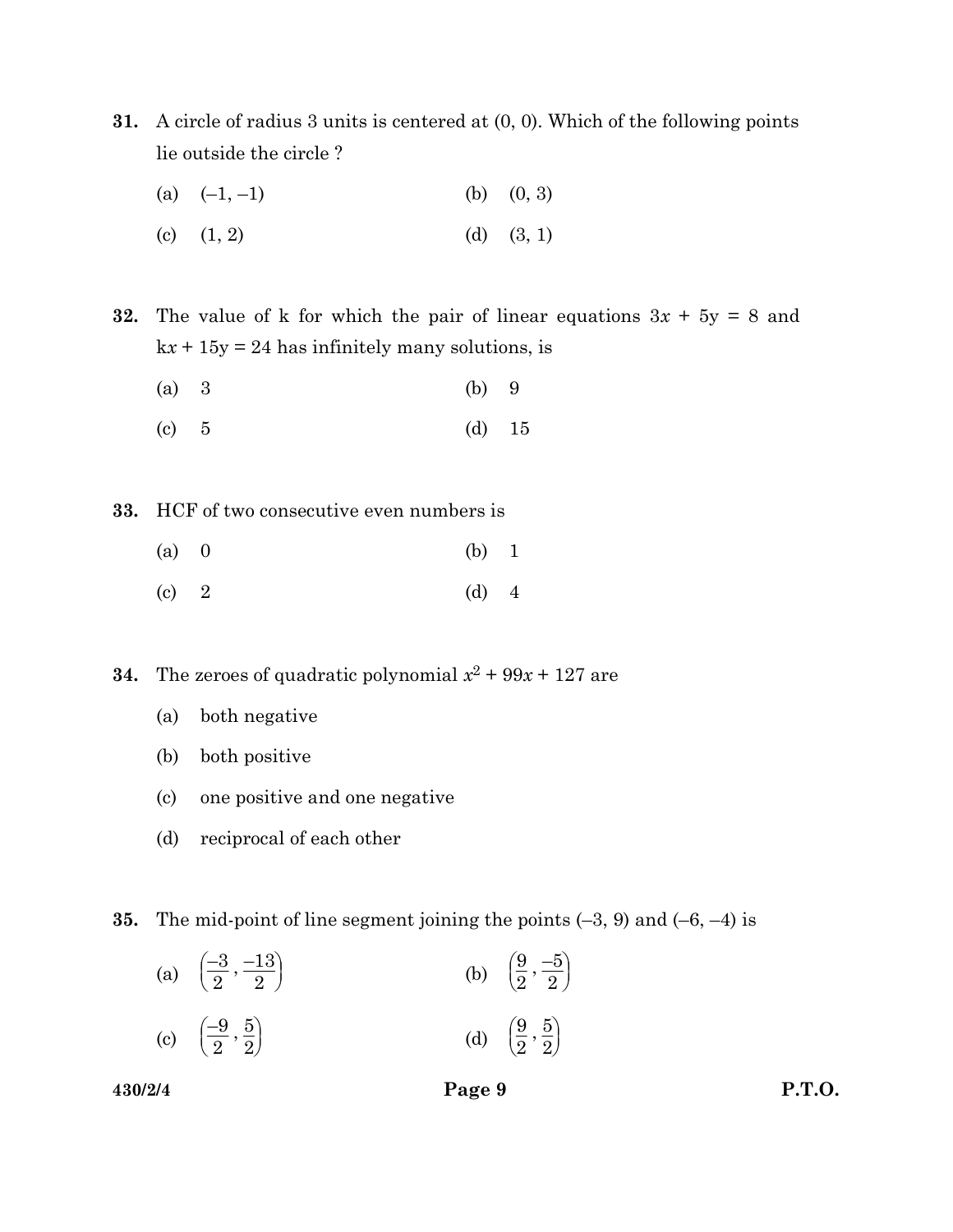**36.** The decimal expansion of  $\frac{13}{2 \times 5^2 \times 7}$  is

- (a) terminating after 1 decimal place.
- (b) non-terminating and non-repeating.
- (c) terminating after 2 decimal places.
- (d) non-terminating but repeating.

37. In  $\triangle ABC$ , DE | BC, AD = 2 cm, DB = 3 cm, DE : BC is equal to



**38.** The (HCF  $\times$  LCM) for the numbers 50 and 20 is

- (a) 1000 (b) 50
- (c) 100 (d) 500

39. For which natural number n,  $6^n$  ends with digit zero ?

- (a) 6 (b) 5
- (c) 0 (d) None

40.  $(1 + \tan^2 A) (1 + \sin A) (1 - \sin A)$  is equal to

- (a)  $\frac{\cos^2 A}{\cos^2 A}$  $\mathrm{sec}^2$  $(b) 1$
- (c) 0 (d) 2
- 430/2/4 Page 10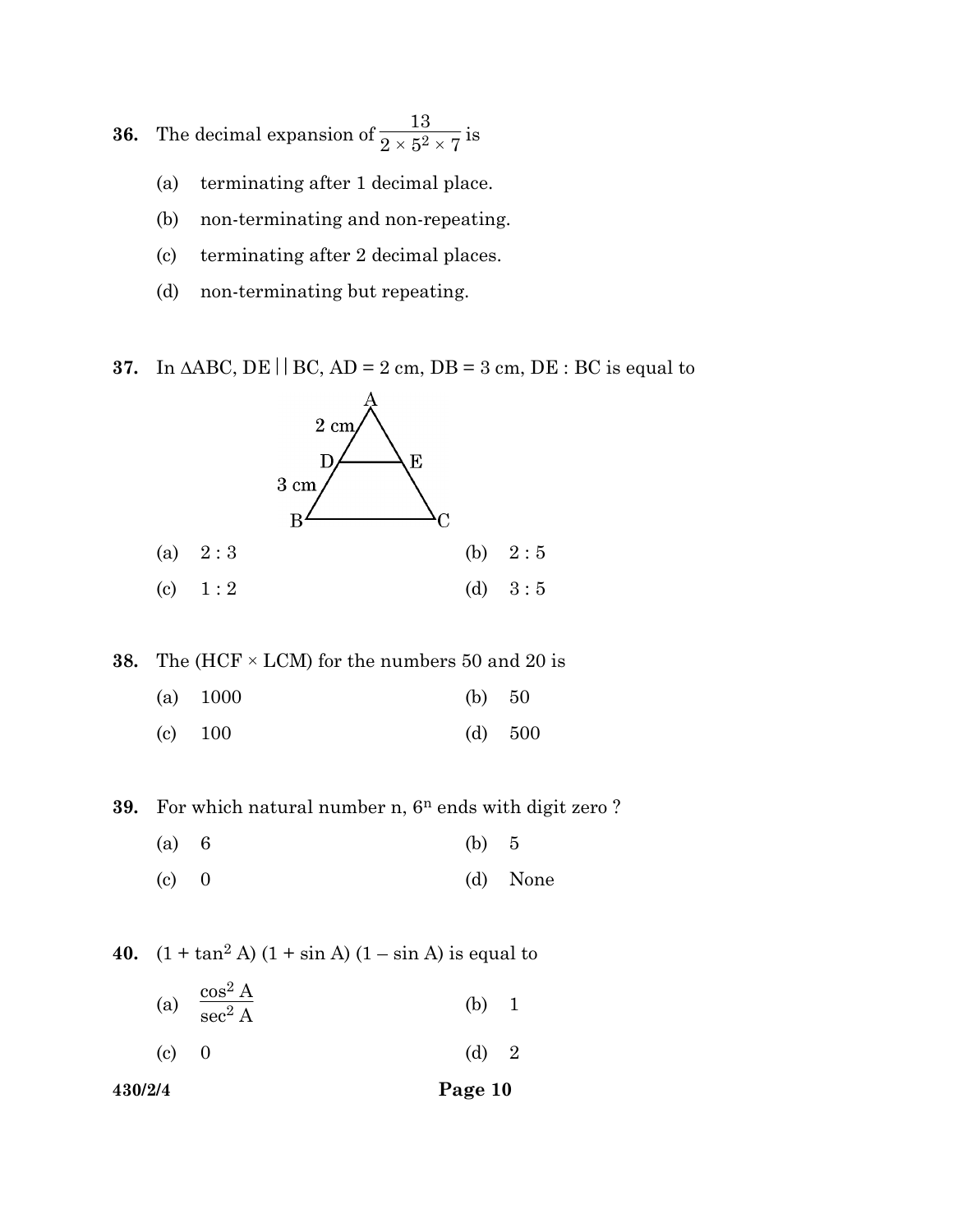# Section – C

Attempt any 4 questions from Q. No. 41 to 45 and another 4 from Q. No. 46 to 50.

# Case Study – I

 Sukriti throws a ball upwards, from a rooftop which is 8 m high from ground level. The ball reaches to some maximum height and then returns and hit the ground.

It height of the ball at time  $t$  (in sec) is represented by  $h(m)$ , then equation of its path is given as  $h = -t^2 + 2t + 8$ 

Based on above information, answer the following :

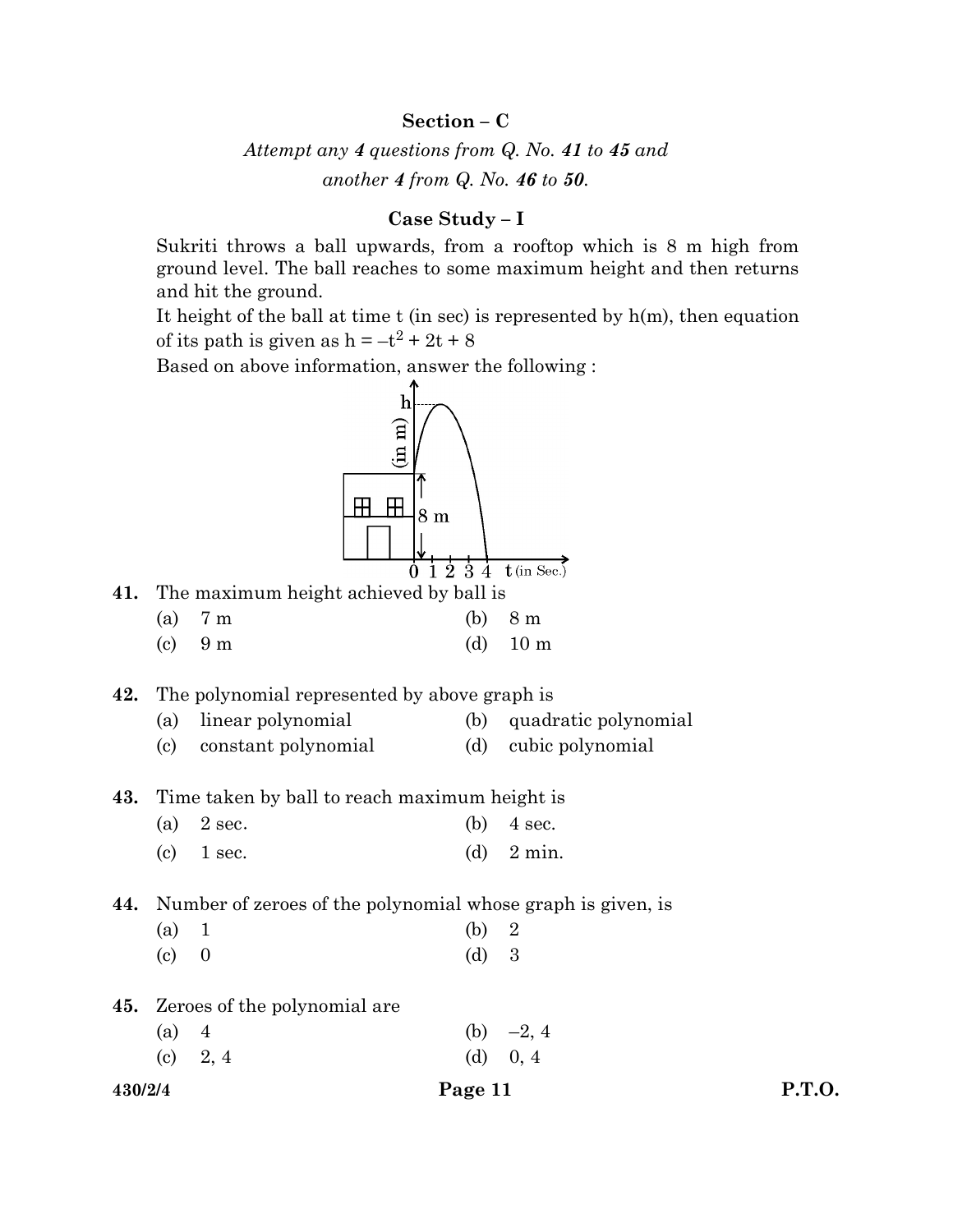# Case Study – II



 Quilts are available in various colours and design. Geometric design includes shapes like squares, triangles, rectangles, hexagons etc.

 One such design is shown above. Two triangles are highlighted,  $\triangle ABC$  and  $\triangle PQR$ .

Based on above information, answer the following questions :

46. Which of the following criteria is not suitable for  $\triangle ABC$  to be similar to  $\Delta$ QRP ?

| (a) SAS | $(b)$ AAA |
|---------|-----------|
| (c) SSS | $(d)$ RHS |

# 47. If each square is of length x unit, then length BC is equal to

| (a) $x\sqrt{2}$ unit | (b) $2x$ unit        |
|----------------------|----------------------|
| (c) $2\sqrt{x}$ unit | (d) $x\sqrt{x}$ unit |

- 48. Ratio BC : PR is equal to
	- (a)  $2:1$  (b)  $1:4$ (c)  $1:2$  (d)  $4:1$
- 49.  $ar(PQR)$ :  $ar(ABC)$  is equal to (a)  $2:1$  (b)  $1:4$ (c)  $4:1$  (d)  $1:8$
- **50.** Which of the following is not true?
	- (a)  $\triangle TQS \sim \triangle PQR$  (b)  $\triangle CBA \sim \triangle STQ$ (c)  $\triangle BAC \sim \triangle PQR$  (d)  $\triangle PQR \sim \triangle ABC$

| 430/2/4 |  |
|---------|--|
|---------|--|

 $\overline{\phantom{a}}$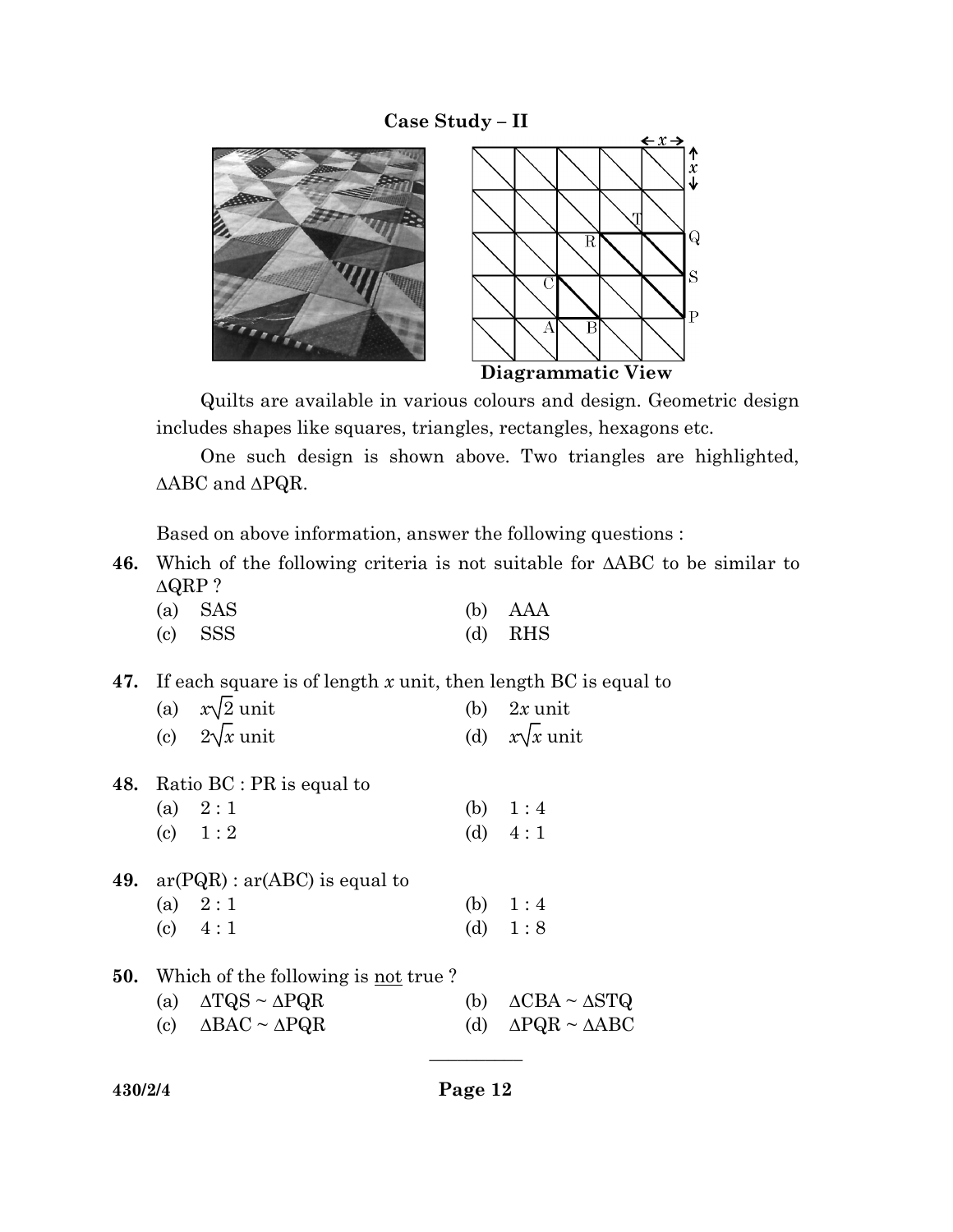# HINDI VERSION

सामान्य निर्देश :

निम्नलिखित निर्देशों को बहुत सावधानी से पढिए और उनका पूरी तरह से पालन कीजिए :

- (i) इस प्रश्न-पत्र में कुल 50 प्रश्न हैं जिनमें से केवल 40 प्रश्नों का उत्तर देना अनिवार्य है । **सभी** प्रश्न समान अंक के हैं।
- (ii) इस प्रश्न-पत्र में **तीन** खण्ड हैं : खण्ड-क, खण्ड-ख और खण्ड-ग
- (iii) खण्ड–क में 20 प्रश्न हैं । प्रश्न संख्या 1 से 20 में से किन्हीं 16 प्रश्नों के उत्तर देने हैं ।
- (iv) खण्ड–ख में भी 20 प्रश्न हैं । प्रश्न संख्या 21 से 40 में से किन्हीं 16 प्रश्नों के उत्तर देने हैं ।
- (v) खण्ड–ग में दो प्रकरण अध्ययन हैं । प्रत्येक प्रकरण में 5 प्रश्न हैं । प्रश्न संख्या 41 से 45 में से किन्हीं 4 प्रश्नों तथा प्रश्न संख्या 46 से 50 में से किन्हीं 4 प्रश्नों के उत्तर दीजिए ।
- (vi) प्रत्येक प्रश्न के लिए केवल एक ही सही विकल्प हैं । एक विकल्प से अधिक उत्तर देने पर अंक नहीं दिये जाएँगे ।
- ( $vii$ ) क्रणात्मक अंकन नहीं होगा ।

# खण्ड – क

(प्रश्न संख्या 1 से 20 तक में से किन्हीं 16 प्रश्नों के उत्तर दीजिए।)

1. संख्याओं  $92$  तथा  $152$  का  $HCF$  है:

| (a) 4 |          | (b) $19$ |  |
|-------|----------|----------|--|
|       | $(c)$ 23 | (d) $57$ |  |

2.  $\triangle ABC$  में  $DE$  |  $BC$ ,  $AD = 4$  cm,  $DB = 6$  cm तथा  $AE = 5$  cm है।  $EC$  की लम्बाई है



430/2/4 Page 13 P.T.O.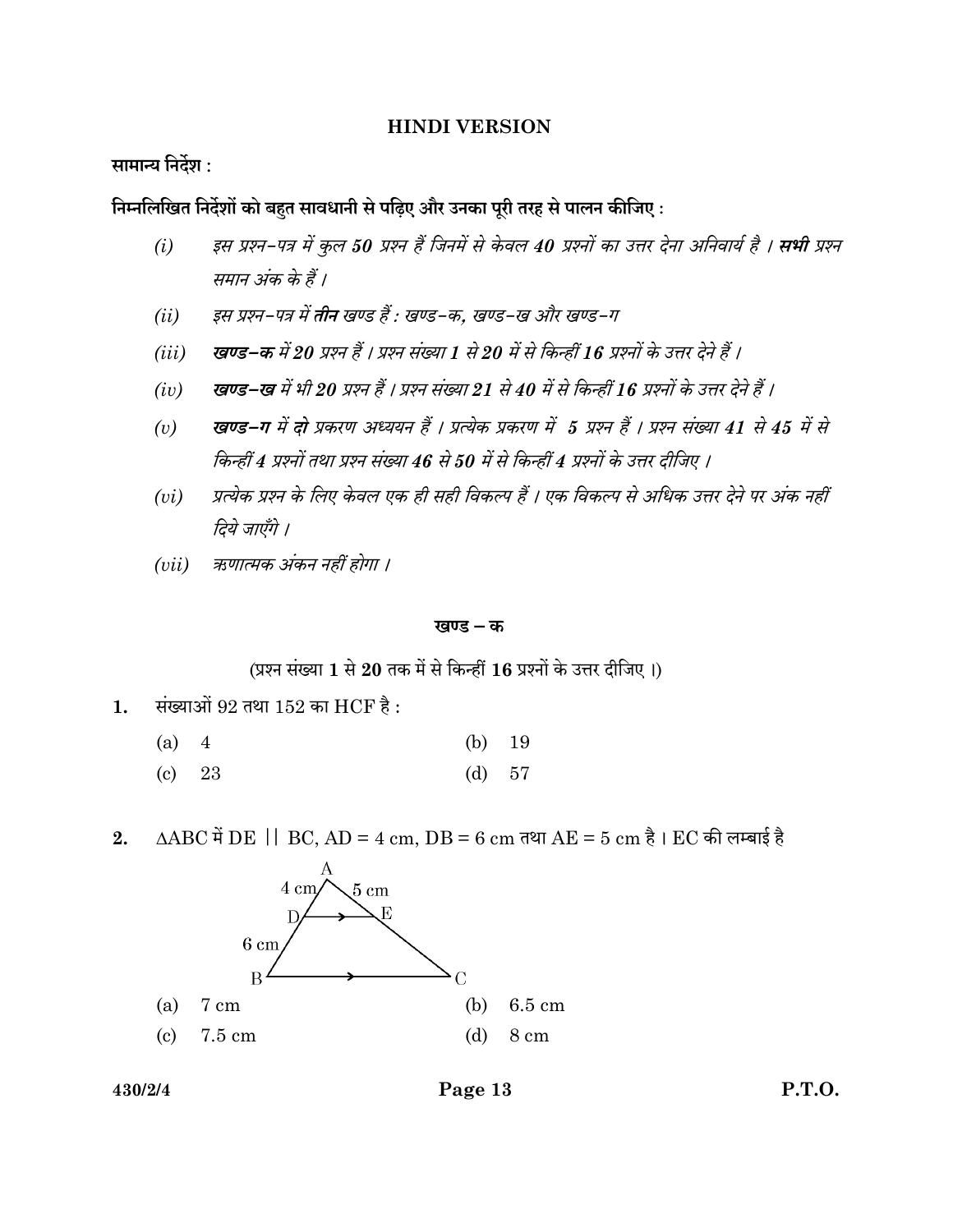3. k का वह मान जिसके लिये रैखिक समीकरण युग्म  $x + y - 4 = 0$ ,  $2x + ky - 3 = 0$  का कोई हल नहीं है, है

- (a) 0 (b) 2
- (c) 6 (d) 8
- $4.$  (tan $2\ 45^{\circ} \cos^2 60^{\circ}$ ) का मान है : (a)  $1/2$  (b)  $1/4$ 
	- (c) 3/2 (d) 3/4
- 5. बिंदु  $(x, 1)$  बिंदुओं  $(0, 0)$  तथा  $(2, 0)$  से समदूरस्थ है।  $x$  का मान है
	- (a) 1 (b) 0
	- (c) 2 (d) 1/2
- 6. दो सिक्कों को एक साथ उछाला गया। निश्चित रूप से एक चित्त आने की प्रायिकता है
	- (a) 1/4 (b) 1/2
	- (c)  $3/4$  (d) 1
- 7.  $22 \text{ cm}$  लम्बी एक वृत्ताकार चाप  $21 \text{ cm}$  त्रिज्या वाले वृत्त के केन्द्र पर कोण  $\theta$  अंतरित करती है।  $\theta$  का मान है :

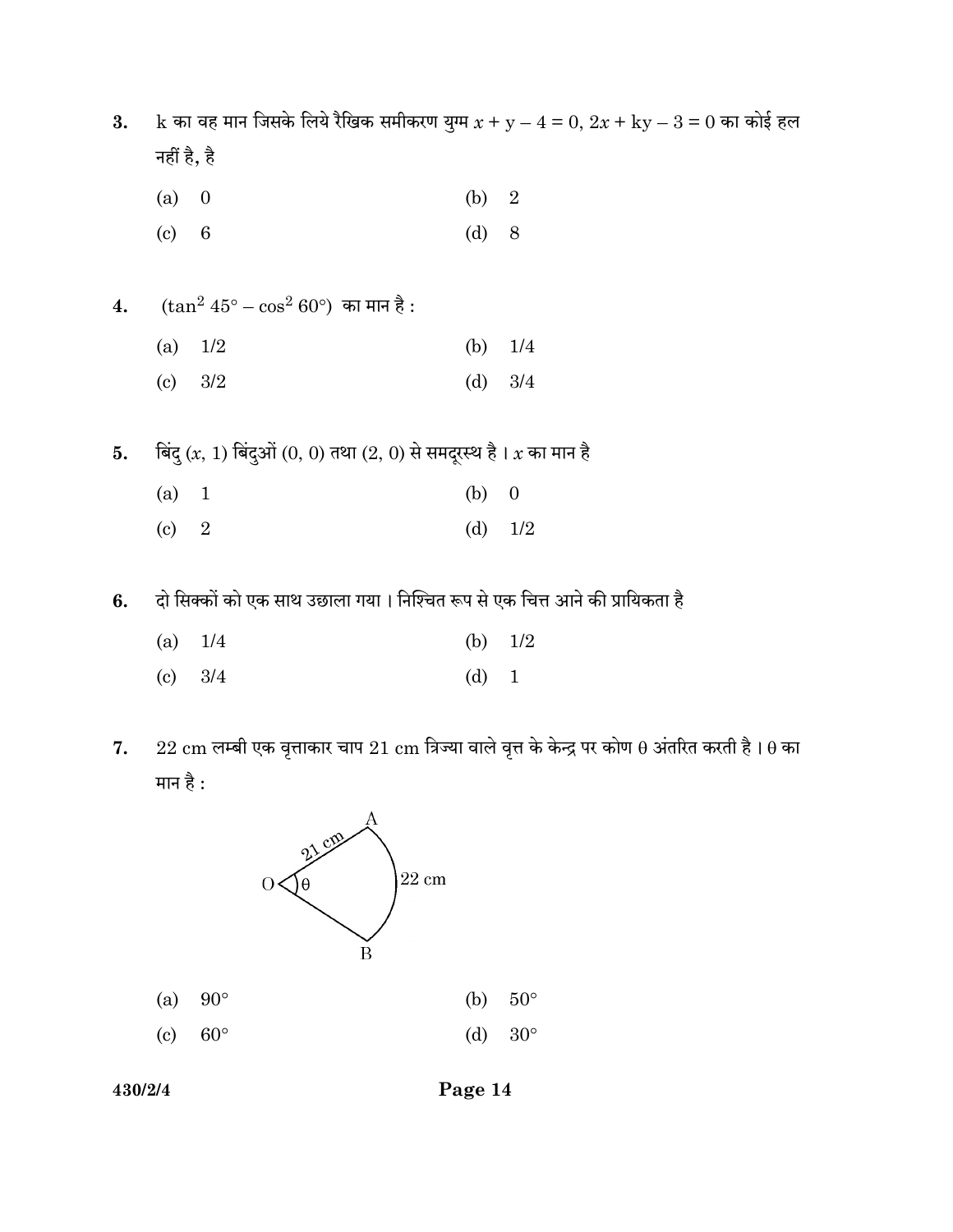- 8. एक द्विघाती बहुपद जिसके शून्यकों का योग 5 तथा गुणनफल  $0$  है, है
	- (a)  $x^2$ (b)  $2x(x - 5)$
	- (c)  $5x^2$  $-1$  (d)  $x^2 - 5x + 5$
- 9. यदि  $P(E) = 0.65$  है, तो  $P(E \nightharpoondown E \nightharpoondown E)$  का मान है:
	- (a) 1.65 (b) 0.25
	- (c) 0.65 (d) 0.35
- 10. दिया गया है  $\triangle DEF \sim \triangle PQR$  है। यदि  $EF : QR = 3 : 2$  है तो  $ar(DEF) : ar(PQR)$  बराबर है
	- (a)  $4:9$  (b)  $4:3$
	- (c)  $9:2$  (d)  $9:4$
- $\bf{11.} \quad$ द्विघाती बहुपद  $x^2-5x+6$  के शून्यक हैं :
	- (a)  $-5, 1$  (b)  $5, 1$
	- (c)  $2, 3$  (d)  $-2, -3$

12.  $\frac{57}{300}$ का दशमलव प्रसार

- (a) असांत तथा अनावर्ती है।
- (b)  $2$  दशमलव स्थानों के बाद सांत है।
- $(c)$  3 दशमलव स्थानों के बाद सांत है।
- (d) असांत परन्तु आवर्ती है।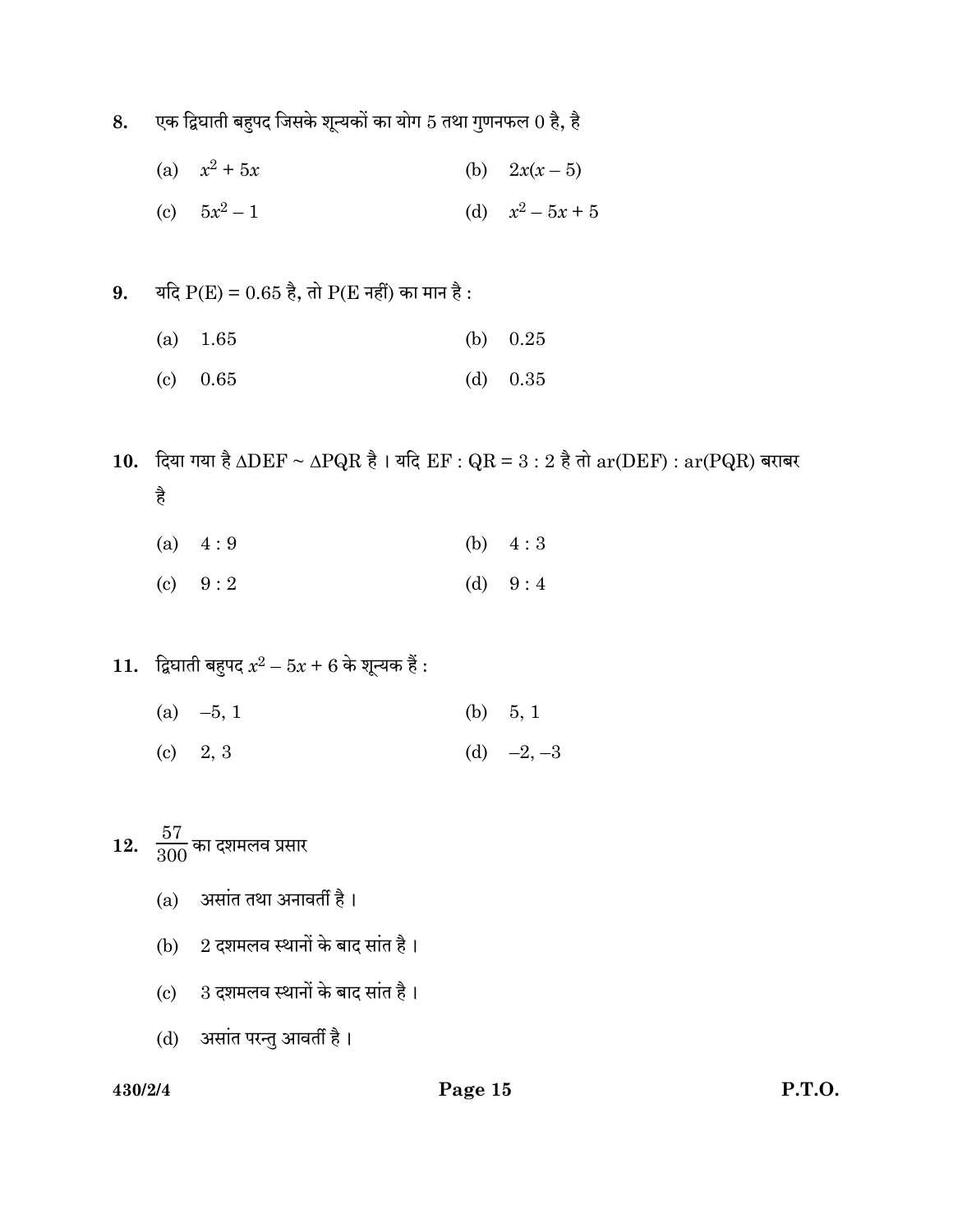13. एक आयत का परिमाप, जिसकी लम्बाई (l) उसकी चौड़ाई (b) के दुगुने से 4 cm अधिक है, 14 cm है। उपरोक्त सूचना को निम्न रैखिक समीकरणों के द्वारा दर्शाया जा सकता है :

| $l + 4 = 2b$<br>(a) $2(l + b) = 14$              | $l - b = 4$<br>(b) $2(l + b) = 14$  |
|--------------------------------------------------|-------------------------------------|
| $l = 2b + 4$<br>(c) $l = 2b + 4$<br>$l + b = 14$ | (d) $l = 2b + 4$<br>$2(l + b) = 14$ |

 $14.$   $5.\overline{213}$  इस प्रकार भी लिखा जा सकता है:

| (a) $5.213213213$ | (b) $5.2131313$ |
|-------------------|-----------------|
| (c) $5.213$       | (d) $5213/1000$ |

 $15.$  बिंदुओं  $(4, 6)$  तथा  $(4, -8)$  को जोड़ने वाले रेखाखंड को बिन्दु  $(4, 0)$  जिस अनुपात में विभाजित करता है, वह है

| (a) $1:2$ |  |  | (b) $3:4$ |
|-----------|--|--|-----------|
|           |  |  |           |

- (c)  $4:3$  (d)  $1:1$
- $16.$  निम्न में से क्या अपरिभाषित है ?
	- (a) sec  $0^{\circ}$  (b) cosec  $90^{\circ}$ (c)  $\tan 90^\circ$  (d)  $\cot 90^\circ$
- 17. दी गयी आकृति में, एक वृत्त एक अर्धवृत्त को  $\rm C$  पर तथा इसके व्यास AB को  $\rm O$  पर स्पर्श करता है। यदि  $AB = 28$  cm हो, तो अंदर बनाये गये वृत्त की त्रिज्या है



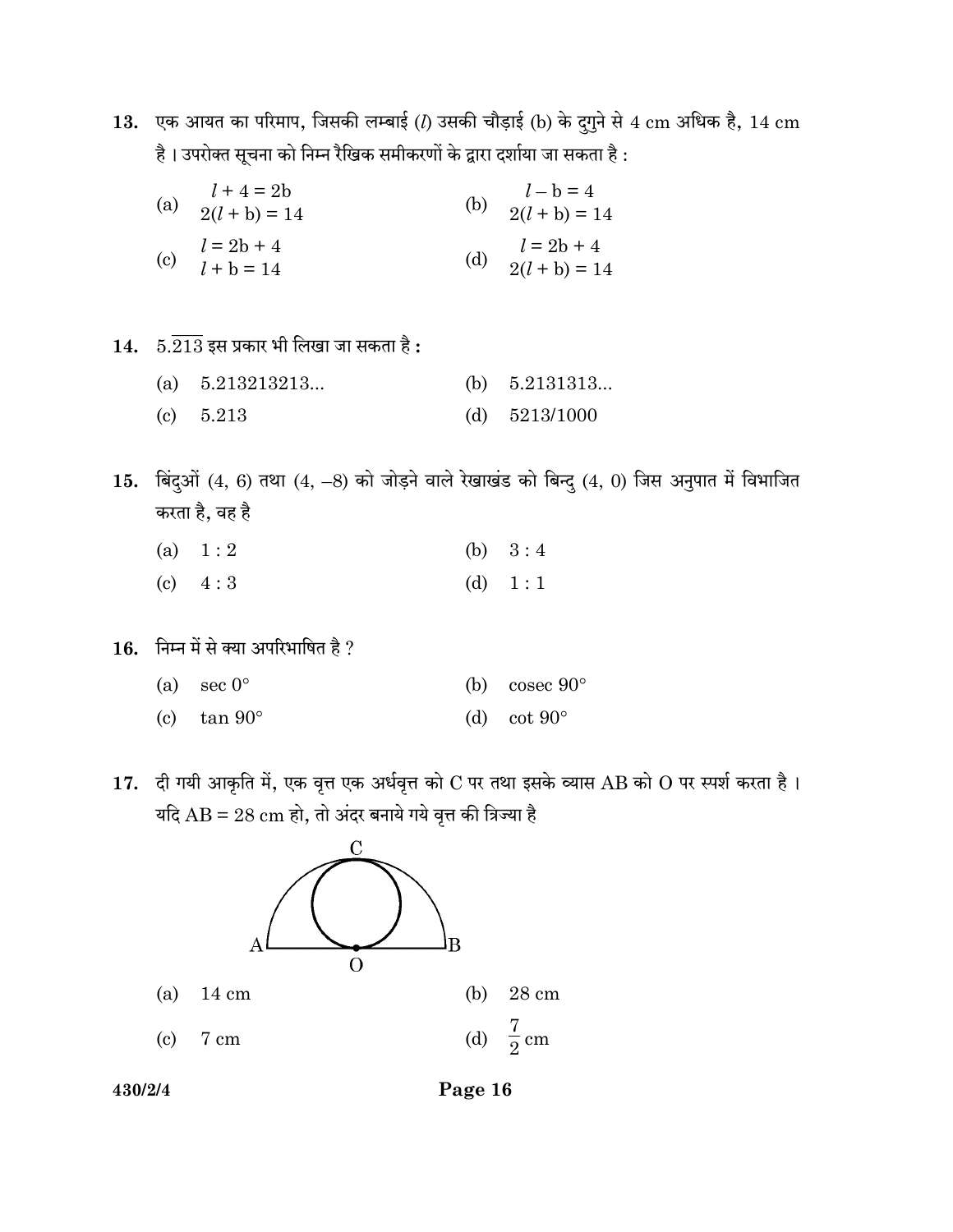$18. \Delta OAB$  के शीर्ष बिंदु  $O(0, 0)$ ,  $A(4, 0)$  तथा  $B(0, 6)$  हैं। भुजा  $OB$  पर माध्यिका  $AD$  खींची गयी है।  $AD$  की लम्बाई है:



- $(a)$   $\sqrt{52}$  मात्रक
- (b) 5 मात्रक
- $(c)$  25 मात्रक
- (d) 10 मात्रक

19. समकोण त्रिभुज  $PQR \nrightarrow \angle Q = 90^{\circ} \nrightarrow \mathbb{R}$ । यदि  $\angle P = 45^{\circ} \nrightarrow \mathbb{R}$ , तो  $\tan P - \cos^2 R$  का मान है :

- (a) 0 (b) 1
- (c)  $1/2$  (d)  $3/2$

**20.** यदि 
$$
\tan \theta = \frac{2}{3} \frac{1}{6}
$$
, तो sec  $\theta$  का मान है :

(a)  $\frac{\sqrt{13}}{3}$ (b)  $\frac{\sqrt{5}}{3}$ (c)  $\sqrt{\frac{13}{3}}$ (d)  $\frac{3}{\sqrt{3}}$ 13

430/2/4 Page 17 P.T.O.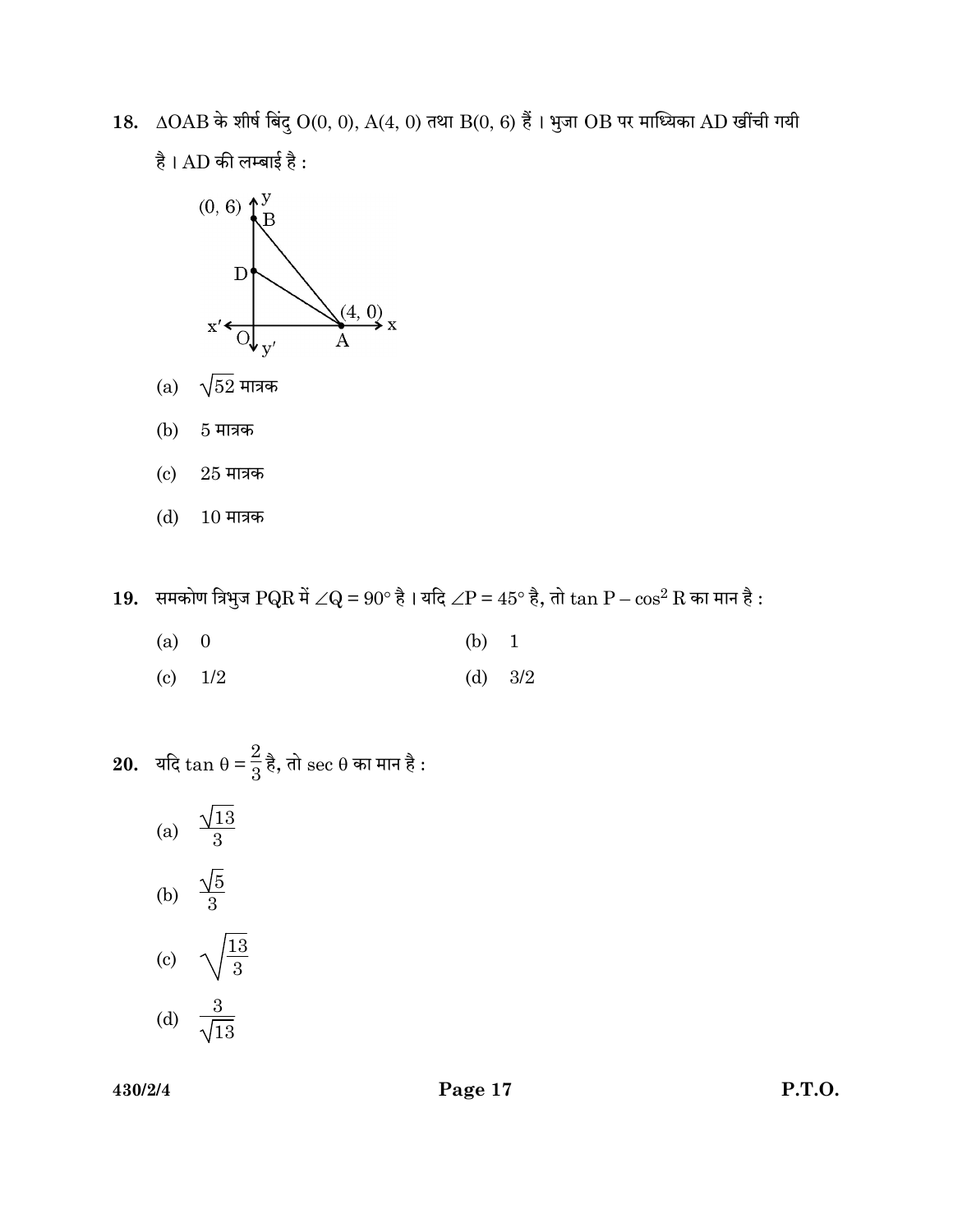(प्रश्न संख्या 21 से 40 तक में से किन्हीं 16 प्रश्नों के उत्तर दीजिए।)

 $21.$   $14 \text{ cm}$  त्रिज्या तथा केन्द्रीय कोण  $45^{\circ}$  वाले त्रिज्यखंड का परिमाप है



- $22.$  एक थैले में  $16$  लाल,  $8$  हरी तथा  $6$  नीली गेंदे हैं। एक गेंद को यादृच्छया निकाला जाता है। निकाली गयी गेंद के नीली गेंद होने की प्रायिकता है :
	- (a)  $\frac{1}{6}$ (b)  $\frac{1}{5}$ (c)  $\frac{1}{30}$  $\frac{1}{30}$  (d)  $\frac{5}{6}$
- 23. यदि  $\sin \theta \cos \theta = 0$  है, तो  $\theta$  का मान है
	- (a)  $30^{\circ}$  (b)  $45^{\circ}$ (c)  $90^{\circ}$  (d)  $0^{\circ}$
- $24.$  किसी घटना के घटित होने की प्रायिकता  $0.02$  है। इस घटना के घटित ना होने की प्रायिकता है
	- (a) 0.02 (b) 0.80 (c)  $0.98$  (d)  $\frac{49}{100}$
- 25. केन्द्र  $O$  वाले दो संकेन्द्रिय वृत्तों की बाहरी एवं आंतरिक त्रिज्याएँ क्रमश:  $14 \text{ cm}$  तथा  $7 \text{ cm}$  हैं । छायांकित भाग का क्षेत्रफल है





430/2/4 Page 18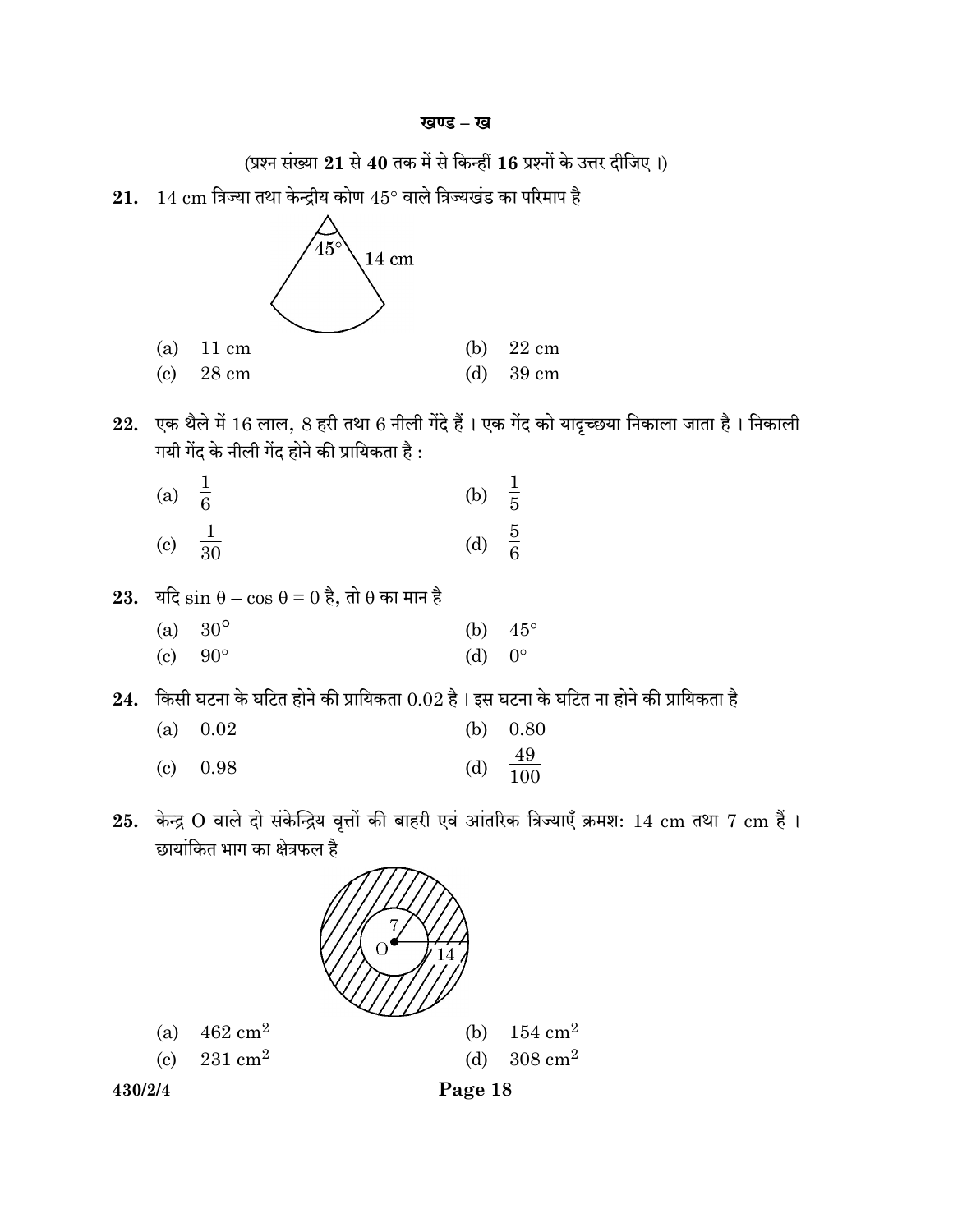26. 
$$
\frac{1}{1 + \sin \theta} + \frac{1}{1 - \sin \theta}
$$
 and  $\tan \theta$  is   
\n(a)  $2 \cos^2 \theta$  \n(b)  $\frac{1}{2} \sec^2 \theta$   
\n(c)  $\frac{2}{\sin^2 \theta}$  \n(d)  $2 \sec^2 \theta$ 

 $27.$  रेखाखंड AB जिसके शीर्ष बिंदु  $A(1, -3)$  तथा  $B(-3, 9)$  हैं, को मूलबिन्दु जिस अनुपात में विभाजित करता है, वह है

- (a)  $3:1$  (b)  $1:3$
- (c)  $2:3$  (d)  $1:1$

 $28.$  बिंदु  $A(-8, 0)$  तथा  $B(8, 0)$  को जोड़ने वाला रेखाखंड का लंब समद्विभाजक (perpendicular  $bisector$ ) बिंदु  $(0, k)$  से होकर गुजरता है।  ${\bf k}$  का मान है:

- (a) केवल  $0$  (b) केवल  $0$  अथवा  $8$
- (c) कोई भी वास्तविक संख्या (d) कोई भी शून्येत्तर वास्तविक संख्या

29. सही कथन को चुनिये।

- (a) दो सर्वांगसम आकृतियाँ हमेशा समरूप होती हैं।
- (b) दो समरूप आकृतियाँ हमेशा सर्वांगसम होती हैं।
- (c) सभी आयत समरूप होते हैं।
- (d) समान संख्या की भुजाओं वाले सभी बहुभुज समरूप होते हैं।

30. रैखिक समीकरण युग्म  $x = -5$  तथा  $y = 6$  का हल है :

- (a)  $(-5, 6)$  (b)  $(-5, 0)$
- (c)  $(0, 6)$  (d)  $(0, 0)$

## 430/2/4 Page 19 P.T.O.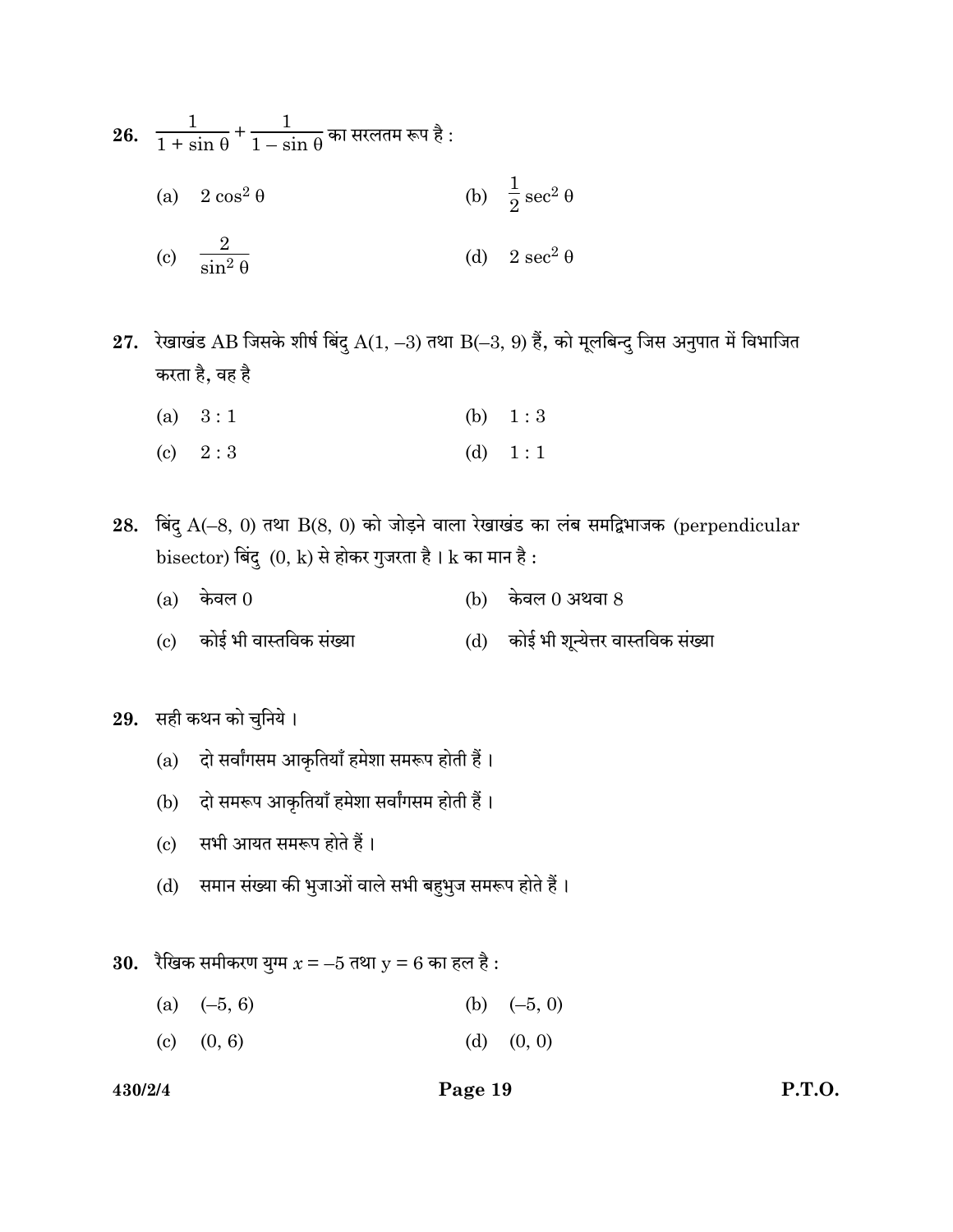$31.$   $3$  मात्रक त्रिज्या वाले एक वृत्त का केन्द्र  $(0, 0)$  है। निम्न में से कौन सा बिन्दु वृत्त के बाहर स्थित है ?

- (a)  $(-1, -1)$  (b)  $(0, 3)$
- (c)  $(1, 2)$  (d)  $(3, 1)$

32.  $k \hat{\phi}$  किस मान के लिये रैखिक समीकरण युग्म  $3x + 5y = 8$  तथा  $kx + 15y = 24$  के अपरिमित रूप से अनेक हल हैं ?

- (a) 3 (b) 9
- (c)  $5$  (d)  $15$
- $33.$  दो क्रमागत सम-संख्याओं का  $HCF$  है
	- (a) 0 (b) 1
	- (c) 2 (d) 4
- $\bf{34.} \quad$ द्विघाती बहुपद  $x^2 + 99x + 127$  के शून्यक किस प्रकार के हैं ?
	- (a) दोनों ऋणात्मक हैं।
	- (b) दोनों धनात्मक हैं।
	- (c) एक ऋणात्मक तथा एक धनात्मक है।
	- (d) पारस्परिक व्युत्क्रम हैं।

 $35.$  बिंदुओं  $(-3, 9)$  तथा  $(-6, -4)$  को जोड़ने वाले रेखाखंड का मध्य बिंदु है

(a)  $\left(\begin{matrix} \cdot & \cdot \\ \cdot & \cdot \\ \cdot & \cdot \end{matrix}\right)$  $\left[\frac{-3}{2}, \frac{-13}{2}\right)$ 2  $, -13$ 2 (b)  $\begin{pmatrix} 1 \\ 1 \end{pmatrix}$  $\left(\frac{9}{2},\frac{-5}{2}\right)$ 2  $,\equiv$ 2  $\begin{pmatrix} 0 \end{pmatrix}$  $\left[\frac{-9}{2}, \frac{5}{2}\right)$ 2  $,\frac{5}{2}$ 2 (d)  $\begin{pmatrix} 1 \\ 1 \end{pmatrix}$  $\left(\frac{9}{2},\frac{5}{2}\right)$ 2  $,\frac{5}{2}$  $\frac{9}{2}$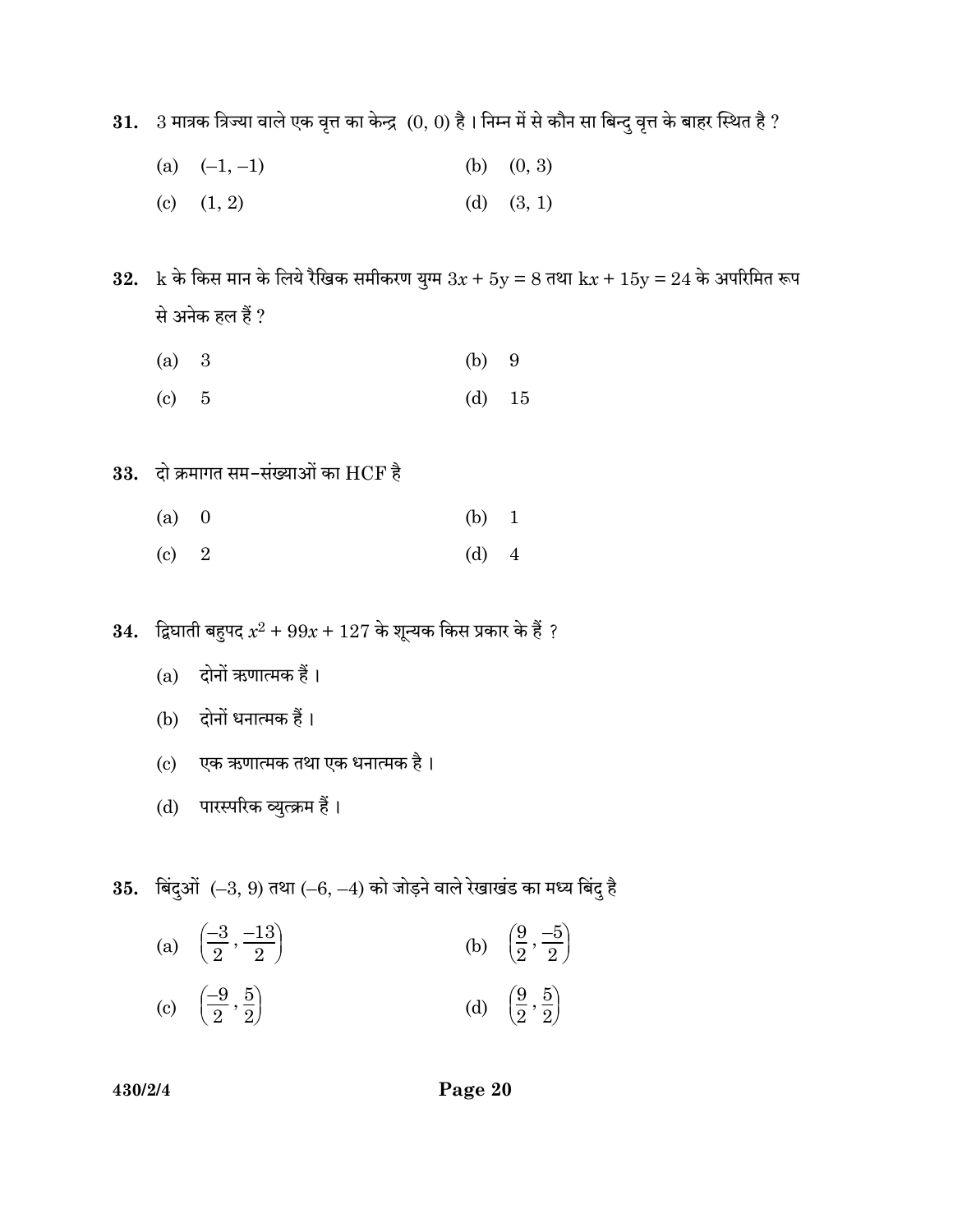36.  $\frac{13}{2\times 5^2\times 7}$ का दशमलव प्रसार

- $(a)$  1 दशमलव स्थान के बाद सांत है।
- (b) असांत तथा अनावर्ती है।
- $(c)$  2 दशमलव स्थानों के बाद सांत है।
- (d) असांत परन्तु आवर्त्ती ।

37.  $\triangle ABC$  में,  $DE \parallel BC$ ,  $AD = 2 \text{ cm}$  तथा  $DB = 3 \text{ cm}$  है।  $DE : BC$  बराबर है



38. संख्याओं 50 तथा 20 के लिये (HCF  $\times$  LCM) बराबर है

- (a) 1000 (b) 50
- (c) 100 (d) 500

 $39.$  प्राकृत संख्या  $n$  के किस मान के लिये,  $6^n$  अंक  $0$  पर समाप्त होगा ?

- (a) 6 (b) 5
- (c)  $0$  (d) कोई नहीं

40.  $(1 + \tan^2 A) (1 + \sin A) (1 - \sin A)$  का मान है :

- (a)  $\frac{\cos^2 A}{\cos^2 A}$  $\mathrm{sec}^2$  $(b) 1$
- (c) 0 (d) 2

430/2/4 Page 21 P.T.O.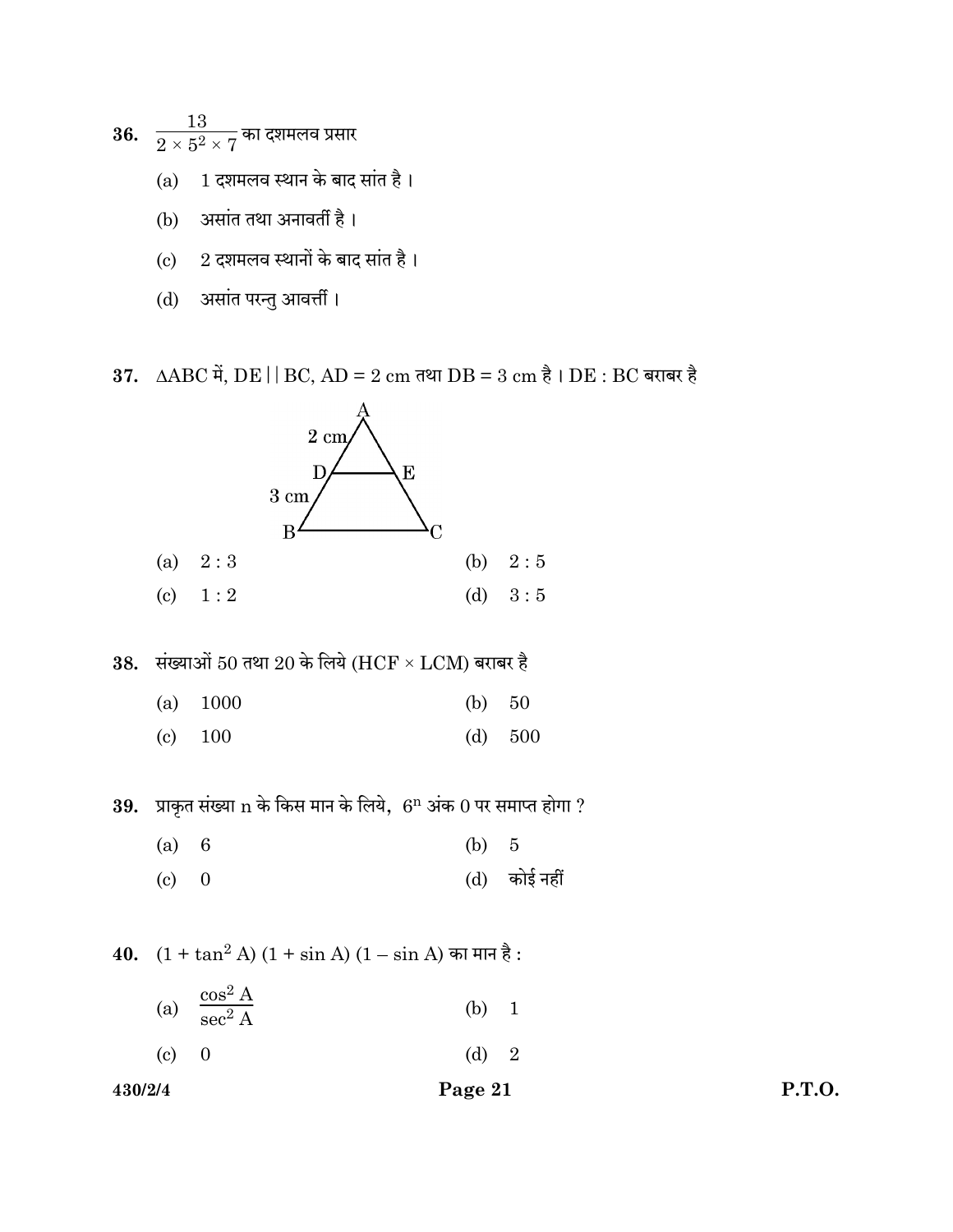# खण्ड – ग

# प्रश्न संख्या 41 से 45 में से किन्हीं 4 प्रश्नों तथा प्रश्न संख्या 46 से 50 में से किन्हीं 4 प्रश्नों के उत्तर दीजिए ।

# प्रकरण अध्ययन $-I$

सुकृति 8 m ऊँचे भवन की छत पर खड़े होकर एक गेंद ऊपर की तरफ उछालती है । गेंद अधिकतम ऊँचाई तक जाती है और फिर नीचे जमीन को टकराती है।

यदि समय  $t$  (sec. में) पर गेंद की ऊँचाई  $h(m)$  हो, तो निम्न समीकरण प्राप्त होती है :

 $h = -t^2 + 2t + 8$ 

 $\overline{\mathbf{r}}$ : उपरोक्त सचना के आधार पर निम्न पश्नों के उत्तर दें

| (a)<br>$(c)$ 9 m<br>$\left( \mathrm{c}\right)$<br>(a)<br>$\left( \mathrm{c}\right)$<br>(a)<br>$\left( \mathrm{c}\right)$<br>$(a)$ 4<br>$(c)$ 2, 4 | गेंद के द्वारा प्राप्त अधिकतम ऊँचाई है :<br>7 <sub>m</sub><br>उपरोक्त ग्राफ द्वारा निरूपित बहुपद किस प्रकार का है ?<br>$(a)$ रैखिक बहुपद<br>अचर बहुपद<br>$43.$ ागेंद को अधिकतम ऊँचाई तक पहुँचने में कितना समय लगा ?<br>2 sec.<br>1 sec.<br>ऊपर दिये गये ग्राफ द्वारा निरूपित बहुपद के शून्यकों की संख्या है<br>$\mathbf{1}$<br>$\overline{0}$<br>इस बहुपद के शून्यक हैं : | $\overline{1}\,\overline{2}$<br>-3<br>$\dot{4}$<br>(b)<br>(d)<br>(d)<br>(b)<br>(d)<br>(b)<br>$(d)$ 3<br>(d) | $t$ (in Sec.)<br>8 m<br>10 <sub>m</sub><br>(b) द्विघाती बहुपद<br>त्रिघाती बहुपद<br>4 sec.<br>$2 \text{ min.}$<br>$\overline{2}$<br>(b) $-2, 4$<br>0, 4 |
|---------------------------------------------------------------------------------------------------------------------------------------------------|---------------------------------------------------------------------------------------------------------------------------------------------------------------------------------------------------------------------------------------------------------------------------------------------------------------------------------------------------------------------------|-------------------------------------------------------------------------------------------------------------|--------------------------------------------------------------------------------------------------------------------------------------------------------|
|                                                                                                                                                   |                                                                                                                                                                                                                                                                                                                                                                           |                                                                                                             |                                                                                                                                                        |
|                                                                                                                                                   |                                                                                                                                                                                                                                                                                                                                                                           |                                                                                                             |                                                                                                                                                        |
|                                                                                                                                                   |                                                                                                                                                                                                                                                                                                                                                                           |                                                                                                             |                                                                                                                                                        |
|                                                                                                                                                   |                                                                                                                                                                                                                                                                                                                                                                           |                                                                                                             |                                                                                                                                                        |
|                                                                                                                                                   |                                                                                                                                                                                                                                                                                                                                                                           |                                                                                                             |                                                                                                                                                        |
|                                                                                                                                                   |                                                                                                                                                                                                                                                                                                                                                                           |                                                                                                             |                                                                                                                                                        |
|                                                                                                                                                   |                                                                                                                                                                                                                                                                                                                                                                           |                                                                                                             |                                                                                                                                                        |
|                                                                                                                                                   |                                                                                                                                                                                                                                                                                                                                                                           |                                                                                                             |                                                                                                                                                        |
|                                                                                                                                                   |                                                                                                                                                                                                                                                                                                                                                                           |                                                                                                             |                                                                                                                                                        |
|                                                                                                                                                   |                                                                                                                                                                                                                                                                                                                                                                           |                                                                                                             |                                                                                                                                                        |
|                                                                                                                                                   |                                                                                                                                                                                                                                                                                                                                                                           |                                                                                                             |                                                                                                                                                        |
|                                                                                                                                                   |                                                                                                                                                                                                                                                                                                                                                                           |                                                                                                             |                                                                                                                                                        |
|                                                                                                                                                   |                                                                                                                                                                                                                                                                                                                                                                           |                                                                                                             |                                                                                                                                                        |
|                                                                                                                                                   |                                                                                                                                                                                                                                                                                                                                                                           |                                                                                                             |                                                                                                                                                        |
|                                                                                                                                                   |                                                                                                                                                                                                                                                                                                                                                                           |                                                                                                             |                                                                                                                                                        |
|                                                                                                                                                   |                                                                                                                                                                                                                                                                                                                                                                           |                                                                                                             |                                                                                                                                                        |
|                                                                                                                                                   | $\mathbf h$<br>(n m)                                                                                                                                                                                                                                                                                                                                                      |                                                                                                             |                                                                                                                                                        |
|                                                                                                                                                   |                                                                                                                                                                                                                                                                                                                                                                           |                                                                                                             | 8 <sub>m</sub>                                                                                                                                         |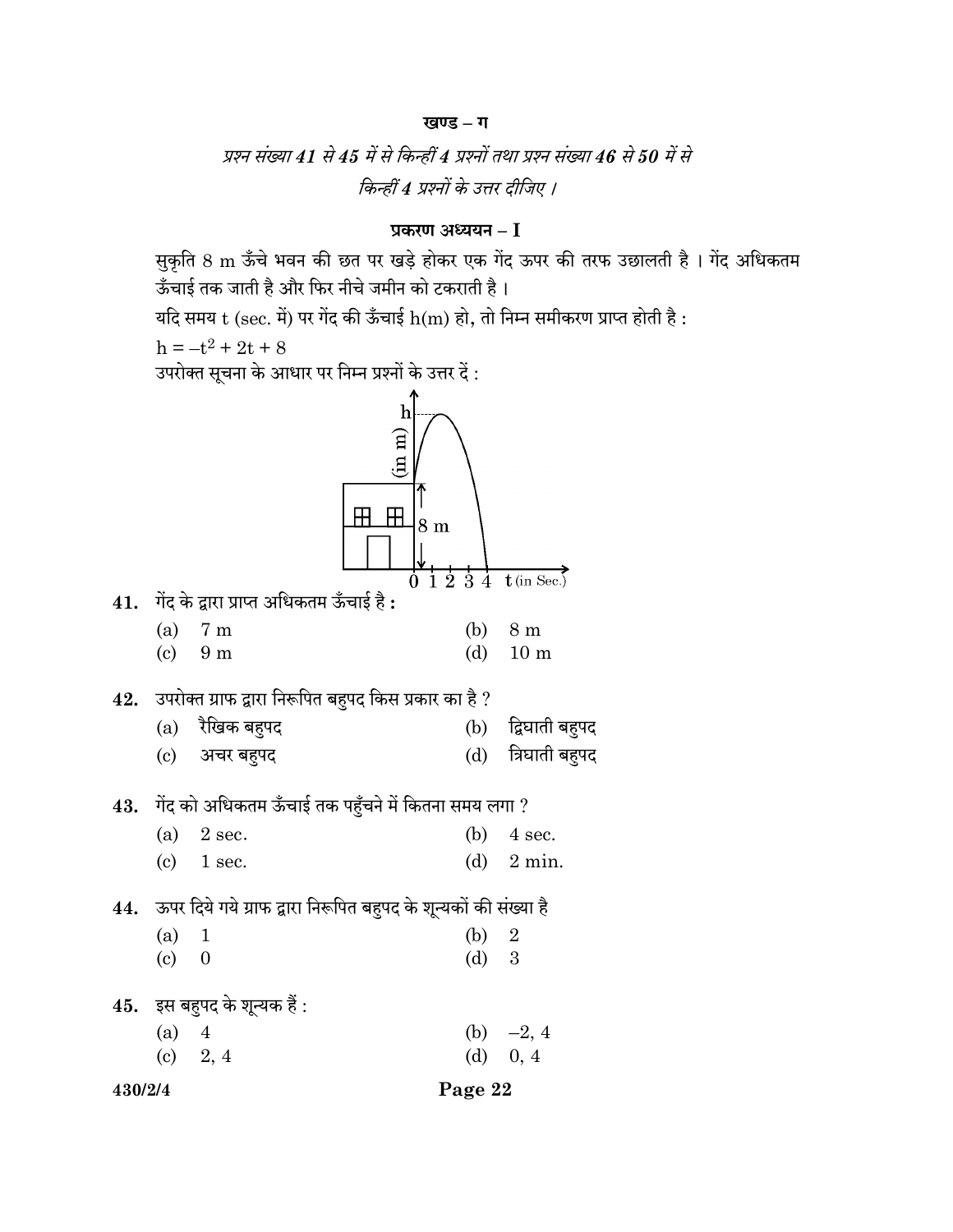# प्रकरण अध्ययन $-II$



आजकल रजाइयाँ तरह-तरह के रंग व डिज़ाइन में उपलब्ध हैं । ज्यामितीय डिजाइन में वर्ग, आयत, त्रिभुज, षट्भुज आदि आकृतियों का प्रयोग होता है।

इसी प्रकार का एक डिज़ाइन ऊपर दिखाया गया है। दो त्रिभुज  $\Delta\text{ABC}$  तथा  $\Delta\text{PQR}$  को विशिष्ट रूप से दर्शाया गया है।

उपरोक्त सूचना के आधार पर निम्न प्रश्नों के उत्तर दीजिये :

46. निम्न में से कौन सी कसौटी  $\triangle ABC$  तथा  $\triangle QRP$  को समरूप सिद्ध करने के लिये वैध नहीं है ?

| $(a)$ SAS                     | (b) AAA   |
|-------------------------------|-----------|
| $\left( \text{c} \right)$ SSS | $(d)$ RHS |

47. यदि प्रत्येक वर्ग की भुजा  $x$  मात्रक हो तो भुजा  $\operatorname{BC}$  की लम्बाई है :

| (a) $x\sqrt{2}$ मात्रक                                               | (b) | $2x$ मात्रक                  |
|----------------------------------------------------------------------|-----|------------------------------|
| (c) $2\sqrt{x}$ मात्रक                                               |     | (d) $x\sqrt{x}$ मात्रक       |
| $48. \;\;\mathrm{BC}$ : $\mathrm{PR}$ का मान है                      |     |                              |
| (a) $2:1$                                                            |     | (b) $1:4$                    |
| (c) $1:2$                                                            |     | (d) $4:1$                    |
| $49. \quad \text{ar}(\text{PQR}) : \text{ar}(\text{ABC})$ बराबर है : |     |                              |
| (a) $2:1$                                                            |     | (b) $1:4$                    |
| (c) $4:1$                                                            |     | (d) $1:8$                    |
| ${\bf 50.} \quad$ निम्न में से कौन सा कथन सही नहीं है ?              |     |                              |
| (a) $\triangle TQS \sim \triangle PQR$                               | (b) | $\Delta CBA \sim \Delta STQ$ |
| (c) $\triangle BAC \sim \triangle PQR$                               | (d) | $\Delta PQR \sim \Delta ABC$ |
|                                                                      |     |                              |